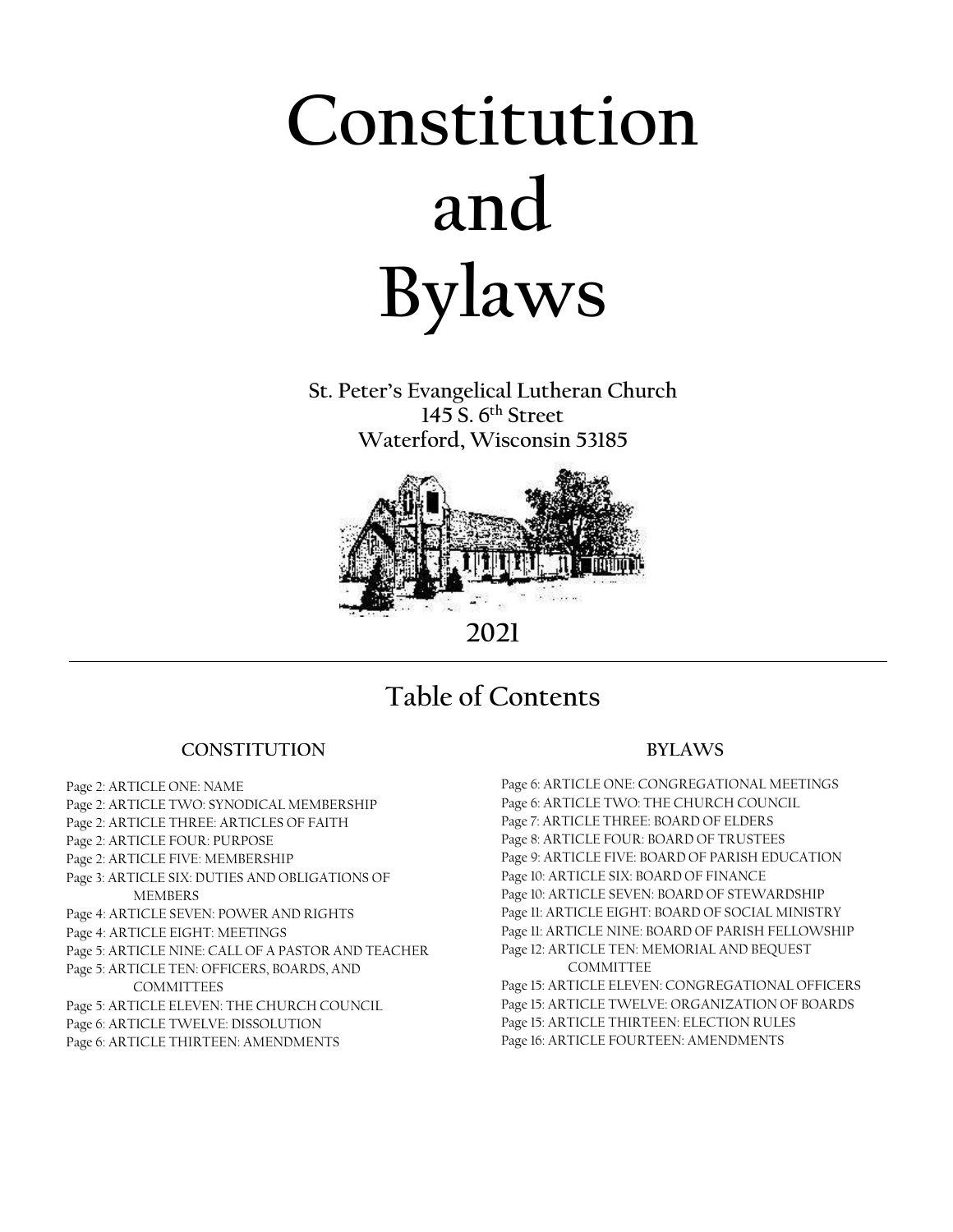# <sup>1</sup> **CONSTITUTION**

### 3 **ARTICLE ONE: NAME**

5 The name of this congregation shall be: **ST. PETER'S EVANGELICAL LUTHERAN CHURCH OF**  6 **WATERFORD, RACINE COUNTY, WISCONSIN.**

### 8 **ARTICLE TWO: SYNODICAL MEMBERSHIP**

 $\frac{9}{10}$ 10 This congregation shall hold membership in The Lutheran Church—Missouri Synod as long as this Synod remains true to the Word of God and the Lutheran Confessions.

### 13 **ARTICLE THREE: ARTICLES OF FAITH**

15 Section I. This congregation accepts and confesses without reservation the canonical books of the Old and<br>16 New Testaments as the inspired, infallible, inerrant, and revealed Word of God, and all the Symbolical books 16 New Testaments as the inspired, infallible, inerrant, and revealed Word of God, and all the Symbolical books<br>17 of the Evangelical Lutheran Church, contained in the Book of Concord of 1580, as a correct presentation and 17 of the Evangelical Lutheran Church, contained in the Book of Concord of 1580, as a correct presentation and 18 true exposition of Christian doctrine, drawn from and in agreement with the Holy Scriptures; hence no doctrine<br>19 shall be taught or tolerated in this congregation which is at variance with the following symbols of the 19 shall be taught or tolerated in this congregation which is at variance with the following symbols of the 20<br>20 Evangelical Lutheran Church: Evangelical Lutheran Church:

- 21 A. The Ecumenical Creeds [The Apostles' Creed, The Nicene Creed, and the Athanasian Creed]<br>22 B. The Unaltered Augsburg Confession
- 22 B. The Unaltered Augsburg Confession<br>23 C. The Apology of the Unaltered Augsbu
- 23 C. The Apology of the Unaltered Augsburg Confession<br>24 D. The Smalcald Articles and The Treatise on the Powe
- 24 D. The Smalcald Articles and The Treatise on the Power and Primacy of the Pope<br>25 E. Luther's Large and Small Catechisms
- 25 E. Luther's Large and Small Catechisms<br>26 F. The Formula of Concord
	- F. The Formula of Concord

2

 $\frac{4}{5}$ 

7

 $\frac{12}{13}$ 

14

32

38

41

52<br>53

27 Any controversy, involving matters of faith and life that may arise in this congregation, shall be judged 28 according to this standard. according to this standard.

29<br>30 30 Section II. All hymnals, textbooks, forms, writings, liturgies, etc., used in this church shall conform to this 31 Article. Article.

33 Section III. In the event of a division of the congregation the property of this congregation and all its benefits<br>34 shall in all events remain with those members -- provided there are two or more -- who shall confess 34 shall in all events remain with those members -- provided there are two or more -- who shall confess and 35 adhere to this Article. adhere to this Article. 36<br>37

### 37 **ARTICLE FOUR: PURPOSE**

39 The purpose of this congregation shall be the proclamation of the Gospel and the administration of the 40<br>40 Sacraments according to Christ's command. Sacraments according to Christ's command.

42 To this end the congregation obligates itself to:

43 Section I. Establish the office of the Holy Ministry in our midst for the salvation of souls [Romans 10:14-17]<br>44 and regularly to conduct services. and regularly to conduct services. 45

46 Section II. Provide proper pastoral care for all its members through mutual admonition and strength in the<br>47 confession of faith [Hebrews 10:23-25; Galatians 6:1; Matthew 18:15-17]. 47 confession of faith [Hebrews 10:23-25; Galatians 6:1; Matthew 18:15-17].

48<br>49 Section III. Foster Christian education among young and old in our midst [Matthew 28:20].

50<br>51 Section IV. Spread the Gospel and extend God's kingdom everywhere in the world [Mark 16:15-16].

### 53 **ARTICLE FIVE: MEMBERSHIP**

54<br>55 55 Section I. Members of this congregation shall be included in one or both of the following defined groups.<br>56 A. BAPTIZED MEMBERSHIP

- 56 A. **BAPTIZED MEMBERSHIP**<br>57 1. Definition: Baptized i
- 57 1. Definition: Baptized members are all members who have been baptized in the name of the<br>58 58 Father, the Son, and the Holy Spirit and who are under the spiritual care of the pastor sl of this 58 Father, the Son, and the Holy Spirit and who are under the spiritual care of the pastor[s] of this<br>59 congregation, including the children who have not yet been confirmed. congregation, including the children who have not yet been confirmed.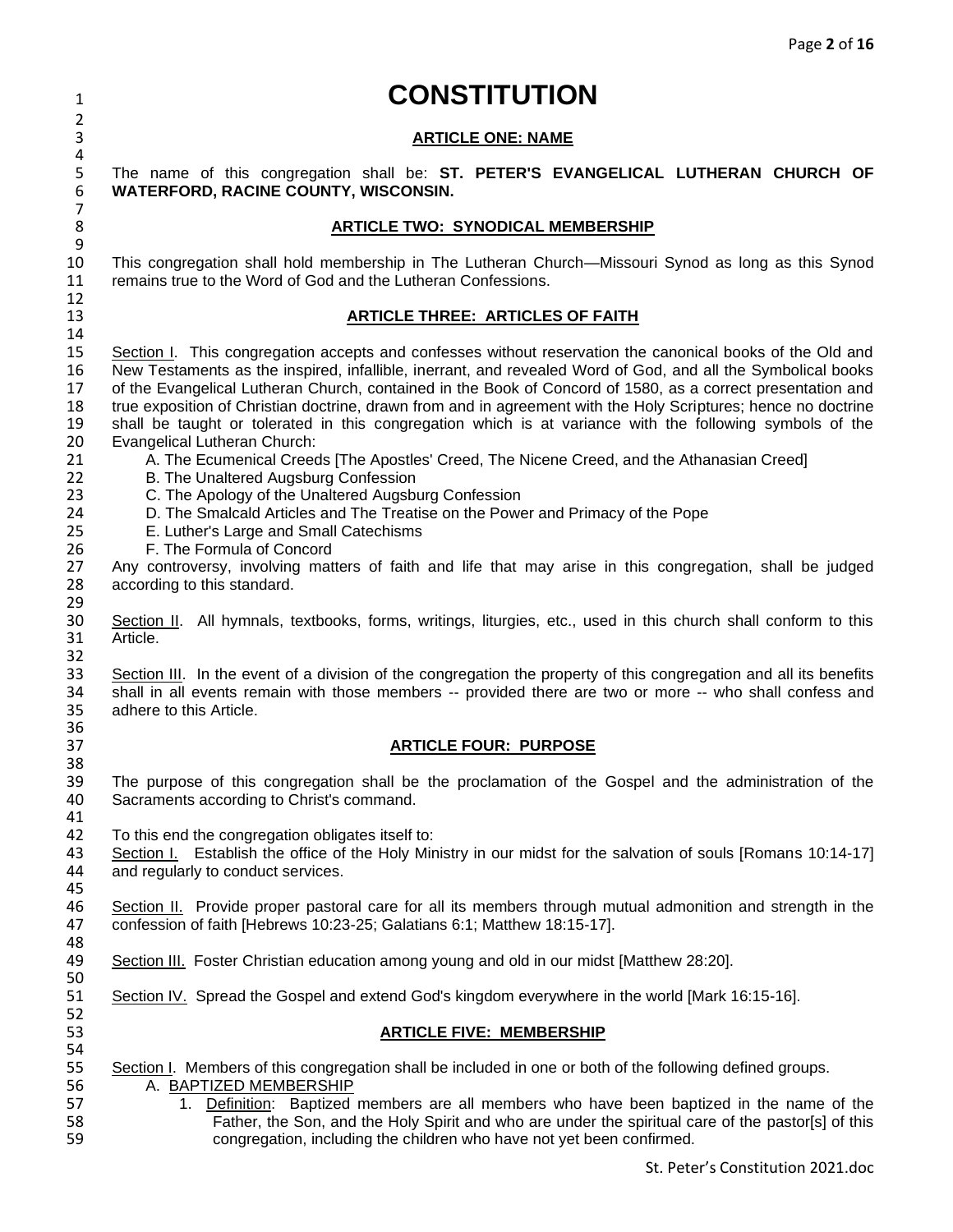1 2. Reception: Baptized members are received through the Sacrament of Holy Baptism, through transfer. or with the consent of one or both parents or quardians in the case of children who 2 transfer, or with the consent of one or both parents or guardians in the case of children who<br>3 have been baptized in another Christian congregation. 4 3. Duties: Baptized members shall conform their lives to their baptismal vow.<br>5 4. Termination: Baptized members who have not been received as commu 4. Termination: Baptized members who have not been received as communicant members shall 6 have their membership terminated for the same reasons that communicant membership is terminated insofar as those reasons are applicable. 7 terminated insofar as those reasons are applicable.<br>8 B. COMMUNICANT MEMBERSHIP shall be restricted to thos 8 B. COMMUNICANT MEMBERSHIP shall be restricted to those who:<br>9 1. Accept the teachings of the Lutheran Church, and, if wanting 9 1. Accept the teachings of the Lutheran Church, and, if wanting in knowledge of all Symbolical Books 10 [Article Three] are familiar at least with Luther's Small Catechism, and declare acceptance 11 thereof. 12 2. Do not live in manifest works of the flesh [Galatians 5:19-21], but lead a Christian life, and<br>13 3. Who are free from and do not belong to any unchristian society or organization whose p 13 3. Who are free from and do not belong to any unchristian society or organization whose principles 14 and practices are not in harmony with God's inspired Word [Ephesians 5:11-22; II Corinthians 15<br>15 6:14-18: Matthew 5:34-371 e.g. Free Masonry et al 15 6:14-18; Matthew 5:34-37] e.g. Free Masonry, et. al. 16 17 Section II. Application for membership may be made to the pastor[s] or to any member of the Board of Elders. 18 Such applicant shall be interviewed by the pastor[s]. Persons presenting a letter of transfer from a sister<br>19 Lutheran Church—Missouri Synod congregation or a congregation in altar and pulpit fellowship with the LCMS 19 Lutheran Church—Missouri Synod congregation or a congregation in altar and pulpit fellowship with the LCMS 20 shall be granted membership privileges by giving evidence of their qualification to the pastor[s], who shall<br>21 consult with the Board of Elders. All applications of new members shall be presented to the congregation by 21 consult with the Board of Elders. All applications of new members shall be presented to the congregation by 22 the Board of Elders at the regular Voters' Assembly. The names of new members shall be published for 23 canneral information. general information. 24<br>25 25 Section III. Manifest sinners shall be dealt with according to Matthew 18:15-18. All persons excommunicated<br>26 or such as have excommunicated themselves by evading Matthew 18:15-20 shall forfeit their privileges of 26 or such as have excommunicated themselves by evading Matthew 18:15-20 shall forfeit their privileges of 27 membership [Holy Communion, Christian burial, sponsorship, etc.], after they have been removed by the membership [Holy Communion, Christian burial, sponsorship, etc.], after they have been removed by the 28 Voters and so long as they are impenitent. They may neither vote nor speak in a Voters' Assembly, nor shall 29 they during the time of their excommunication have any claim upon the property of this congregation. They<br>30 shall, however, never be barred from the public worship and the hearing of God's Word. 30 shall, however, never be barred from the public worship and the hearing of God's Word. 31 Excommunicated persons shall again be received into membership after they have shown 32 unquestionable signs of repentance, have mended their ways and have asked, either in person or through the<br>33 pastor[s], the forgiveness of God and this congregation. pastor[s], the forgiveness of God and this congregation. 34<br>35 35 **ARTICLE SIX: DUTIES AND OBLIGATIONS OF MEMBERS** 36<br>37 37 Section I. It shall be the duty of all communicant members of this congregation to attend services regularly 38 and to commune frequently. and to commune frequently. 39<br>40 40 Section II. It shall be the duty of the members to bring up their children in the nurture and admonition of the<br>41 Lord [Ephesians 6:4] and, to this end, teach them religion in the home and bring them to the congregatio 41 Lord [Ephesians 6:4] and, to this end, teach them religion in the home and bring them to the congregation's 42 established educational agencies. established educational agencies. 43<br>44 Section III. It shall be the duty of every member to contribute of his time, talent, and treasure according to his 45 or her several abilities toward all that the congregation has made its concern [I Corinthians 16:2; Mark 16:15; I Corinthians 9:14]. 47 48 Section IV. Communicant members shall have attained their 18th year to be eligible to vote and/or hold<br>49 church office. It shall be the Christian obligation of every communicant man or woman, upon reaching their church office. It shall be the Christian obligation of every communicant man or woman, upon reaching their 50 18th year, to actively participate in the church's affairs by attending all congregational meetings and voting 51 upon its business. Therefore, they ought to acquaint themselves with the church's Constitution and Bylaws.<br>52 A. All communicants of voting age shall be eligible for office. 52 A. All communicants of voting age shall be eligible for office.<br>53 B. Privileges of Women: Women may hold voting members 53 B. Privileges of Women: Women may hold voting membership in the congregation and serve as officers<br>54 and as members of Boards and committees as long as these positions are not involved in the and as members of Boards and committees as long as these positions are not involved in the 55 functions of the pastoral office and as long as this service does not violate the order of creation. 56 Accordingly, they shall not serve as pastor, as a member of the Board of Elders, as Chairman of the 57 congregation, or as Chairman of any Board. 58 59 60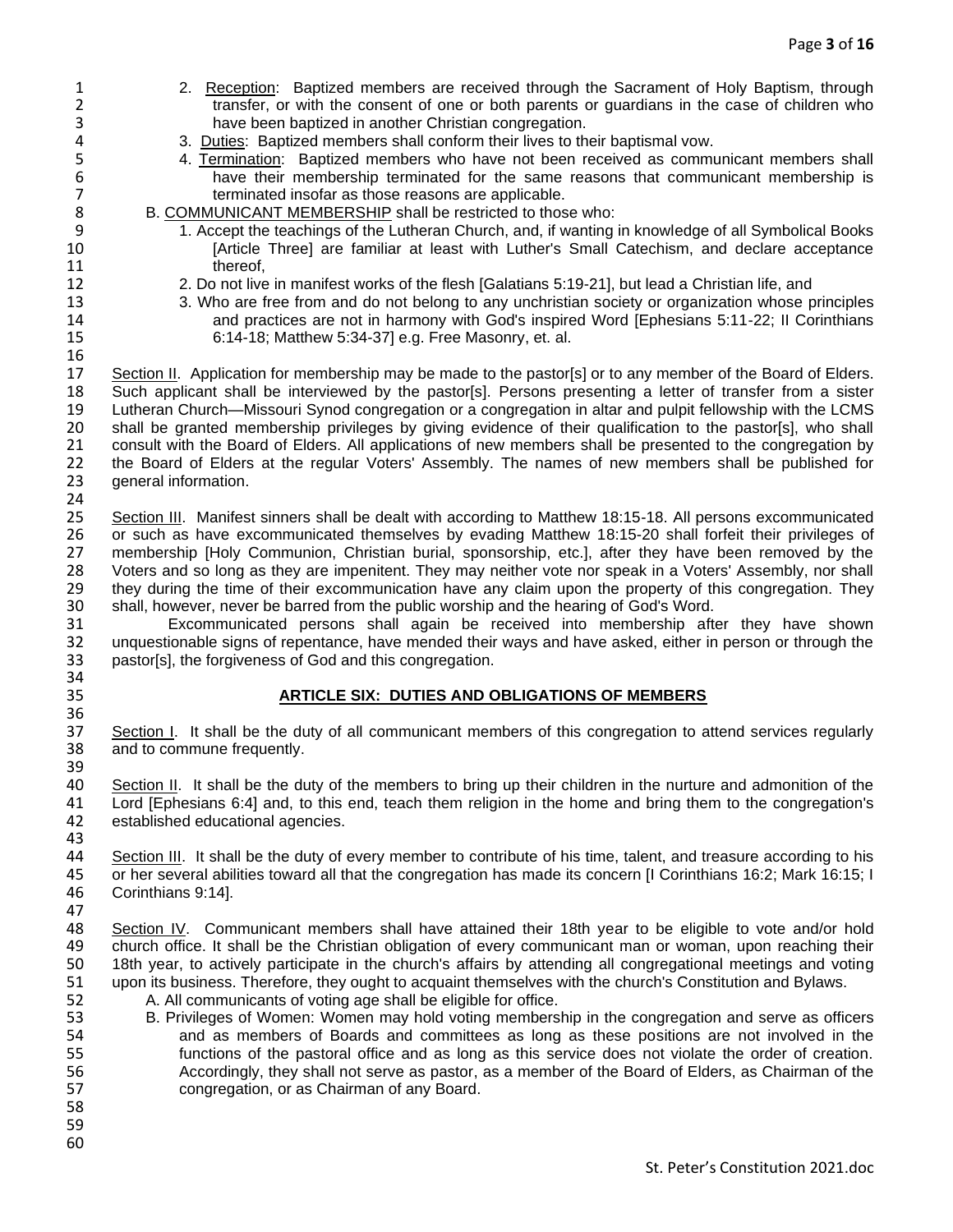### 1 **ARTICLE SEVEN: POWER AND RIGHTS**

 $\frac{2}{3}$ 3 Section I. Supreme Power<br>4 A. The congregation a 4 A. The congregation as a body has supreme power, and shall decide all matters relating to church and<br>5 church affairs, but it exercises this power through the Voters' Assembly. 5 church affairs, but it exercises this power through the Voters' Assembly.<br>5 B. The reception and excommunication of church members, the calling of a 6 B. The reception and excommunication of church members, the calling of a pastor and the election of all<br>7 other officials are the duty and business of the congregation and shall not be delegated to minor 7 other officials are the duty and business of the congregation and shall not be delegated to minor<br>8 bodies. 8 bodies.<br>9 C. All officer 9 C. All officers of the congregation can be discharged from office in Christian order by the congregation 10 and it only. Valid reasons for discharge are: 11 1. Continued adherence to false doctrine. 12 2. Scandalous life. 13 3. Willful neglect of duty. 14 4. Inability to perform the duties of their offices. 15 16 Section II. Delegation of Power 17 A. The congregation may authorize an individual or group of individuals to act in its name [except Section 18 I, B, C].<br>19 B. No decis 19 B. No decision or enactment of an individual or committee shall be valid, unless the individual or<br>10 committee has been duly authorized by the congregation to act in this matter. To act without 20 committee has been duly authorized by the congregation to act in this matter. To act without 21 carrier authority is to assume full responsibility and consequence. authority is to assume full responsibility and consequence. 22<br>23 23 Section III. Limitation of Power: Not even the congregation shall be empowered to order, enact, or decide<br>24 anything contrary to the Word of God and the Symbolic Books contained in the Book of Concord of 1580: any 24 anything contrary to the Word of God and the Symbolic Books contained in the Book of Concord of 1580; any <br>25 such ordinance, enactment, or decision shall be null and void. such ordinance, enactment, or decision shall be null and void. 26<br>27 27 **ARTICLE EIGHT: MEETINGS** 28<br>29 29 Section I. The voting members of this congregation shall hold regular meetings as prescribed in the Bylaws,<br>30 and if needed, special meetings, in order to deliberate and act on all congregational affairs. and if needed, special meetings, in order to deliberate and act on all congregational affairs. 31<br>32 32 Section II. Voting members present at a meeting shall constitute a quorum, except:<br>33 A. To amend the Constitution and/or Bylaws. 33 A. To amend the Constitution and/or Bylaws.<br>34 B. To pass resolutions pertaining to relations 34 B. To pass resolutions pertaining to relations with the pastor and the congregation.<br>35 C. To sell or buy church real estate. C. To sell or buy church real estate. 36<br>37 37 In order to pass any resolutions in these three categories [A,B,C] a 2/3 majority of all voting members shall be<br>38 required. In the absence of a 2/3 majority, at the next requiarly called Voters' Assembly those present required. In the absence of a 2/3 majority, at the next regularly called Voters' Assembly those present shall 39 constitute a quorum, and 2/3 majority vote of those present shall be necessary to pass any of the above 40 [A,B,C] resolutions.  $[A,B,C]$  resolutions. 41<br>42 42 Section III. Matters of doctrine and life [excommunication] shall be decided in accordance with Scripture and<br>43 Article Three by unanimous vote. Things neither commanded nor forbidden in God's Word shall be decided by 43 Article Three by unanimous vote. Things neither commanded nor forbidden in God's Word shall be decided by<br>44 maiority vote. Frivolous innovations, however, are to be seriously avoided and, without good reason, no majority vote. Frivolous innovations, however, are to be seriously avoided and, without good reason, no 45 custom or rite shall be abolished.<br>46 fit becomes apparent that 16 If it becomes apparent that a member or a group [no matter how large] willfully defends and votes for a<br>47 If matter against God's Word, then such member or members shall first be dealt with according to Matthew matter against God's Word, then such member or members shall first be dealt with according to Matthew 48 18:15-20, and after the proper settlement of this matter, the previous question shall be resumed. 49 50 Section IV. Should controversies arise within the congregation [which God may graciously forbid] either 51 between the congregation and the pastor or among the members, which cannot be settled peaceably and<br>52 charitably within the congregation, the Synod of which the congregation is a member shall be asked for an 52 charitably within the congregation, the Synod of which the congregation is a member shall be asked for an<br>53 opinion and for aid in the settlement of the controversy, and its decision shall be final. Until the Synod has 53 opinion and for aid in the settlement of the controversy, and its decision shall be final. Until the Synod has<br>54 spoken, the parties to the controversy shall remain quiet and avoid everything that might aggravate the 54 spoken, the parties to the controversy shall remain quiet and avoid everything that might aggravate the 55 rupture. rupture. 56<br>57 Section V. All meetings shall be conducted according to Roberts Rules of Order: Newly Revised. 58 59 60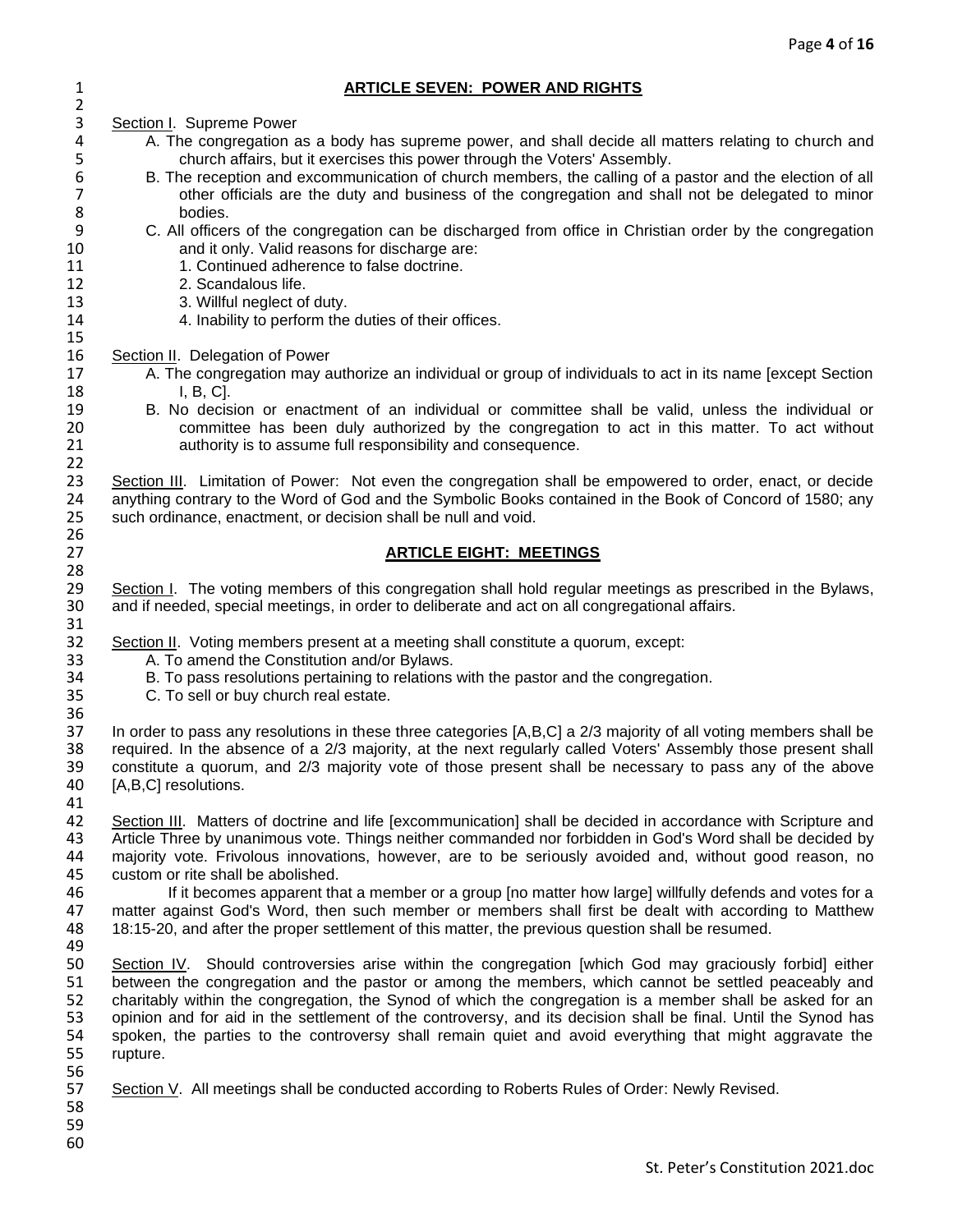2 **ARTICLE NINE: CALL OF A PASTOR AND TEACHER**

4 Section I. The right to call a pastor and teacher shall be vested in the congregation through the Voters'<br>5 Assembly and shall never be delegated to an individual or committee within the congregation. Assembly and shall never be delegated to an individual or committee within the congregation.

6<br>7 7 Section II. The office of the public ministry (pastor) shall be conferred only upon such ministers and candidates for the ministry who are qualified, certified, endorsed, and members of The Lutheran Church— 8 candidates for the ministry who are qualified, certified, endorsed, and members of The Lutheran Church—<br>9 Missouri Synod and who ungualifiedly and publicly profess their acceptance of and adherence to Article Three Missouri Synod and who unqualifiedly and publicly profess their acceptance of and adherence to Article Three 10 of this Constitution, and such acceptance and adherence shall be required of them in the call of vocation 11 extended by the congregation.

12<br>13 Section III. The call of the pastor and teacher shall be by the following form: At a special "call" meeting of this 14 congregation, persons who may become candidates for the ministerial office according to this article shall be<br>15 chosen by ballot under the majority rule, which candidates shall be announced at two [2] Sunday services 15 chosen by ballot under the majority rule, which candidates shall be announced at two [2] Sunday services. 16 Barring any sustained protest, the candidates shall become eligible by calling for that purpose. The calling 17 shall proceed by ballot. The Voters' Assembly at that time shall determine its own method of procedure for 18 election purposes.

19

31

33

 $\frac{1}{2}$ 

3

20 Section IV. Any pastor or called teacher may be removed from office by the Voters' Assembly by a two-

21 thirds (2/3) majority ballot vote at the second ( $2<sup>nd</sup>$ ) Voters' meeting of two (2) consecutive Voters' meetings.

22 The removal process and ballot vote will be held in a Christian and lawful order, including consultations with

- 23 the district president.
- 24 Sufficient and urgent causes for removal of a pastor and called teacher from office are:<br>25 A. Persistent adherence to false doctrine:
- 25 A. Persistent adherence to false doctrine;<br>26 B. Scandalous life:
- 26 B. Scandalous life;<br>27 C. Willful neglect of
- 27 C. Willful neglect of duties; and<br>28 D. When it becomes apparent
- 28 D. When it becomes apparent that a pastor or called teacher, through persistent physical debility, has<br>29 ceased to be a blessing upon the congregation, he may be asked for his resignation. The ceased to be a blessing upon the congregation, he may be asked for his resignation. The 30 congregation shall, however, deal charitably with him.

### 32 **ARTICLE TEN: OFFICERS, BOARDS, AND COMMITTEES**

34 Section I. The officers of this congregation shall be the Chairman, Secretary, and Treasurer. 35

36 Section II. The Boards of this congregation shall be, the Board of Elders, the Board of Trustees, the Board of<br>37 Parish Education, the Board of Stewardship, the Board of Social Ministry, the Board of Finance, and the B 37 Parish Education, the Board of Stewardship, the Board of Social Ministry, the Board of Finance, and the Board<br>38 of Parish Fellowship. of Parish Fellowship.

39<br>40 40 Section III. The committees of this congregation shall be the Finance Committee, the Financial Review<br>41 Committee, the Memorial and Bequest Committee [and any other committees the Church Council deems 41 Committee, the Memorial and Bequest Committee [and any other committees the Church Council deems 42 necessary or appropriate, either permanent or temporary].

43 Section IV. The Chairman of the congregation and the pastor[s] are ex-officio and non-voting members of all 45 Boards and Committees, and therefore Boards and Committees shall never convene to transact business 46 without providing 24 hour advance notification.

47

### 48 **ARTICLE ELEVEN: THE CHURCH COUNCIL**

49<br>50 50 Section I. The Church Council shall consist of the congregational Chairman, Secretary, Treasurer, and the 51 Chairmen of the Board of Elders, of Trustees, of Parish Education, of Stewardship, of Social Ministry, of 51 Chairmen of the Board of Elders, of Trustees, of Parish Education, of Stewardship, of Social Ministry, of<br>52 Finance, and of Parish Fellowship. The pastor[s] shall be a non-voting ex-officio member of the Church Finance, and of Parish Fellowship. The pastor[s] shall be a non-voting ex-officio member of the Church 53 Council.

54<br>55 55 Section II. If for valid reasons the Board Chairman cannot fill his chair on the Church Council, his Board shall 56 choose one of its members as his non-voting representative to give his Board's report.

57<br>58 58 Section III. The Chairman of the congregation shall be the Chairman of the Church Council. In his absence the Chairman of the Board of Elders shall serve in his place. the Chairman of the Board of Elders shall serve in his place.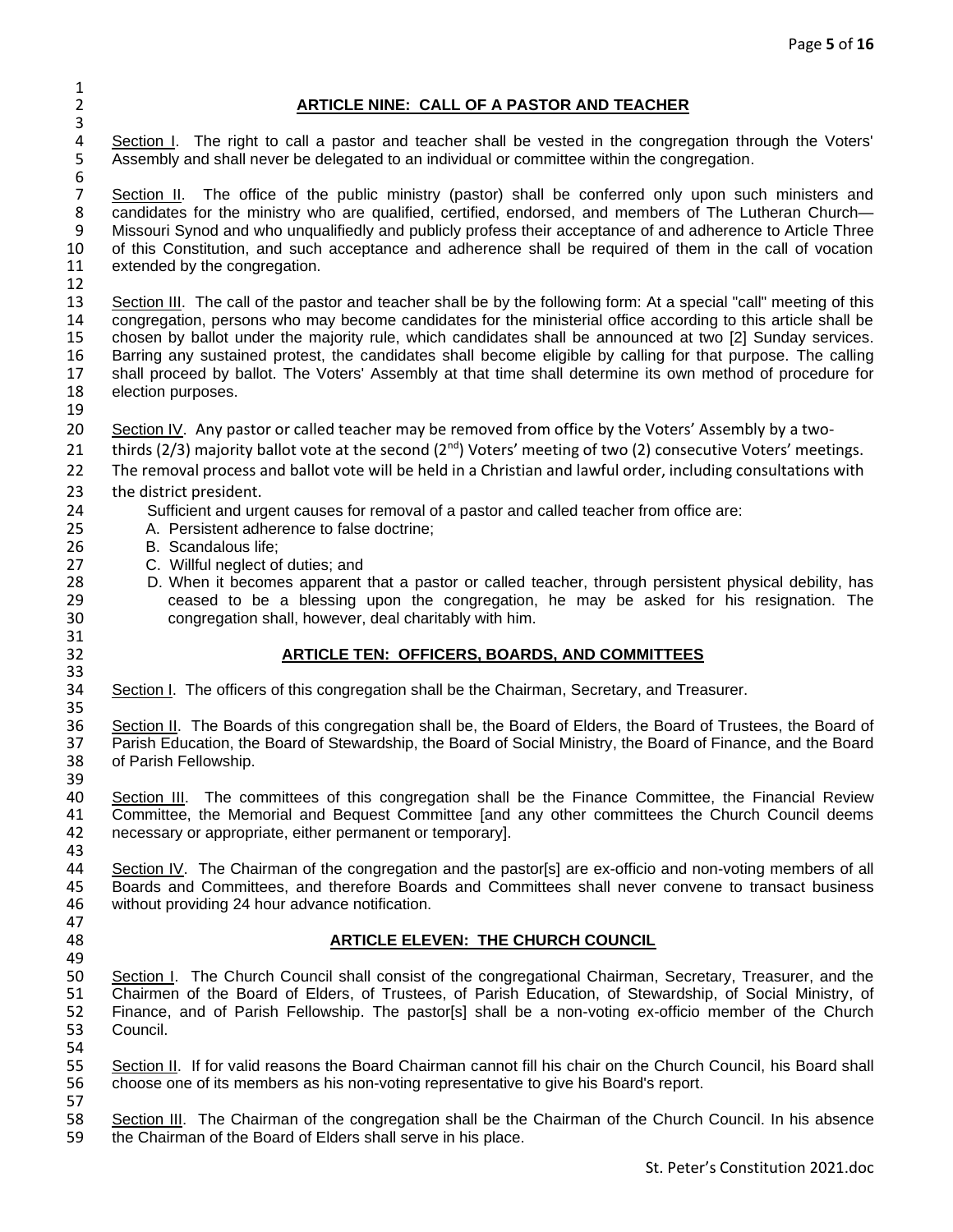| $\mathbf{1}$   |                                                                                                                       |
|----------------|-----------------------------------------------------------------------------------------------------------------------|
| $\overline{2}$ | <b>ARTICLE TWELVE: DISSOLUTION</b>                                                                                    |
| 3              | In the event this congregation should dissolve, the power to determine where to transfer all property and             |
| 4              | assets shall rest with those who are voting members of the congregation at the time of dissolution. Upon              |
| 5              | resolution of all just claims all property and assets from this congregation shall be transferred to the district of  |
| 6              | the synod to which this congregation held membership at the time of dissolution and/or to any 501(c)3                 |
| $\overline{7}$ | corporation(s) they deem appropriate, provided that such organization's stated mission and practice is in             |
| 8              | accord with the confessional standard of this congregation as stated in Article Three of this constitution.           |
| 9              |                                                                                                                       |
| 10             | <b>ARTICLE THIRTEEN: AMENDMENTS</b>                                                                                   |
| 11             |                                                                                                                       |
| 12             | Section I. Amendments to this Constitution may be made, provided they do not conflict with the provision laid         |
| 13             | down in Article Three [3] or any doctrinal articles in this Constitution.                                             |
| 14             |                                                                                                                       |
| 15             | Section II. Proposed amendments to this Constitution must be submitted in writing at a Voters' Assembly.              |
| 16             | Announcement of such a proposed change shall then be made in the church bulletin on at least two [2]                  |
| 17             | consecutive Sundays, whereupon it shall be submitted for action to the next Voters' Assembly. Refer to Article        |
| 18             | Eight, Section II for procedures.                                                                                     |
| 19             |                                                                                                                       |
| 20             | Section III. The revised constitution and bylaws shall, as a condition of continued membership in good                |
|                |                                                                                                                       |
| 21             | standing of The Lutheran Church-Missouri Synod, be submitted to the president of the district for review by           |
| 22             | the district's constitution committee and favorable action by the district's board of directors before being          |
| 23             | adopted by the congregation.                                                                                          |
| 24             |                                                                                                                       |
| 25             |                                                                                                                       |
| 26             | <b>BYLAWS</b>                                                                                                         |
| 27             |                                                                                                                       |
| 28             | <b>ARTICLE ONE: CONGREGATIONAL MEETINGS</b>                                                                           |
| 29             |                                                                                                                       |
| 30             | Section I. Regular Congregational Meetings [Voters' Assemblies] shall normally be held as follows:                    |
| 31             | A. On the third Sunday in May.                                                                                        |
| 32             | B. On the second Sunday in November.                                                                                  |
| 33             |                                                                                                                       |
| 34             |                                                                                                                       |
| 35             | Section II.<br>A. The budget for the plan year shall normally be adopted at the November Voters' meeting of the prior |
|                |                                                                                                                       |
| 36             | year.                                                                                                                 |
| 37             | B. The May meeting [on odd-numbered years] shall normally be the meeting at which new officers and                    |
| 38             | Board members shall be elected.                                                                                       |
| 39             |                                                                                                                       |
| 40             | Section III. Special meetings may be called by the Church Council by having the pastor publicly announce the          |
| 41             | date and the place of such meeting in two consecutive Sunday bulletins. Any three [3] or more voting                  |
| 42             | members may place their request for a special meeting before the Church Council, which shall decide the               |
| 43             | question of calling the proposed meeting.                                                                             |
| 44             |                                                                                                                       |
| 45             | Section IV. All sessions shall be conducted in good order and as close to the following manner as possible:           |
| 46             | A. Call to order and Opening Prayer.                                                                                  |
| 47             | B. Reading and approval of the minutes of the previous meeting.                                                       |
| 48             | C. Treasurer's report.                                                                                                |
| 49             | D. Reports from Boards and standing Committees and action thereon.                                                    |
| 50             | E. Old Business.                                                                                                      |
| 51             | F. Recommendations of the Church Council.                                                                             |
| 52             | G. New Business.                                                                                                      |
| 53             | H. Doctrinal matters.                                                                                                 |
| 54             | I. Adjournment with the Lord's Prayer.                                                                                |
| 55             |                                                                                                                       |
| 56             | <b>ARTICLE TWO: THE CHURCH COUNCIL</b>                                                                                |
| 57             |                                                                                                                       |
| 58             | Section I. The Church Council shall meet regularly as required to fulfill its duties. It shall determine the time,    |
|                |                                                                                                                       |
| 59             | date, and format of its meetings.                                                                                     |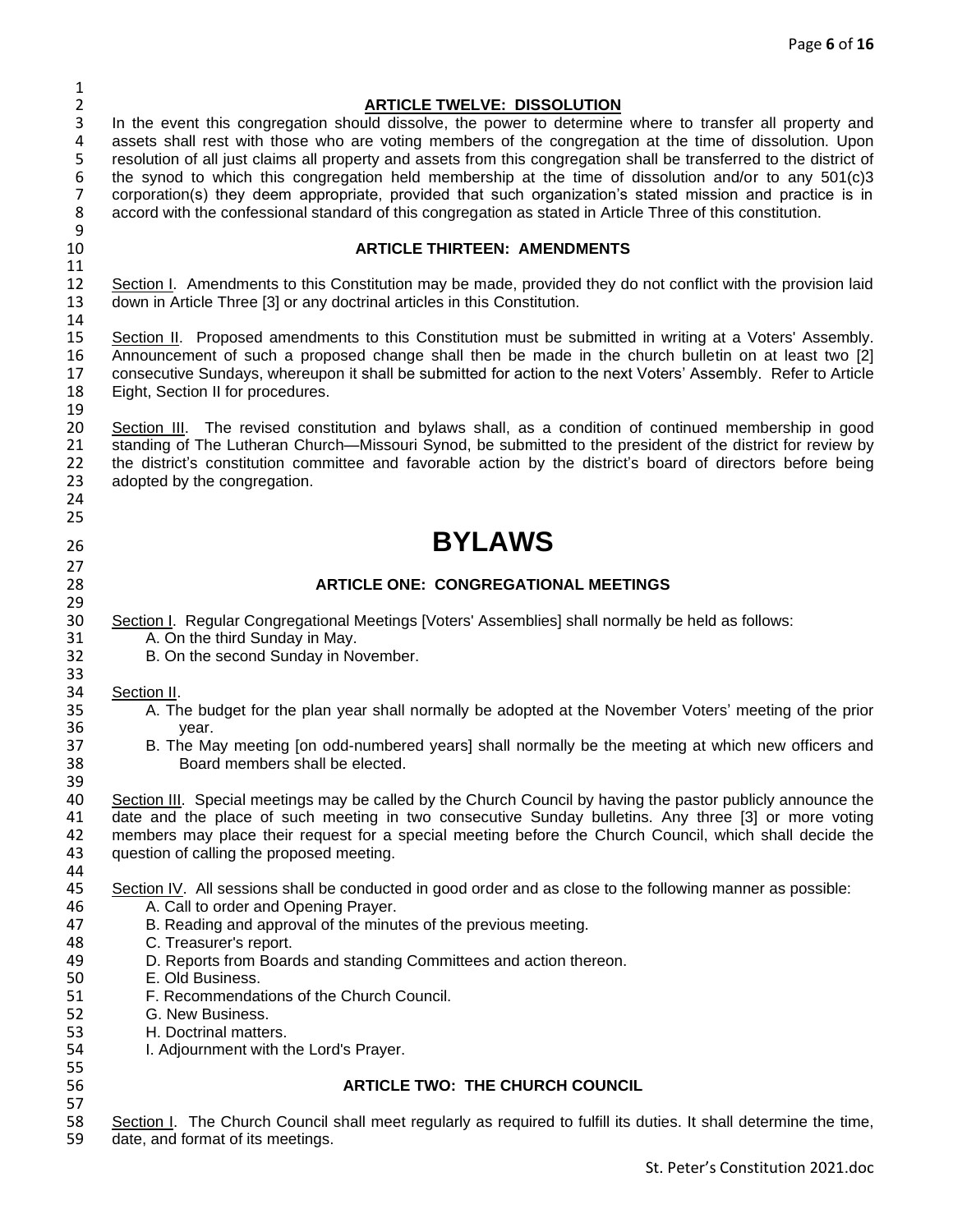$\frac{1}{2}$ 2 Section II. The pastor or any other three members of the Church Council may call special meetings of the<br>2 church council by personally informing each member of the Council of the time, place, and format of such a 3 church council by personally informing each member of the Council of the time, place, and format of such a 4 meeting at least twenty-four [24] hours before such a meeting is to be held. 5

Section III. The Church Council shall never convene to transact business without the pastor's knowledge.

7 8 Section IV. All matters brought before the Church Council shall be and shall remain strictly confidential until<br>9 submitted to the congregation. submitted to the congregation.

10 11 Section V. A majority of the voting members of the Church Council shall constitute a quorum. Decency 12 demands that in the case of absence, the councilmen shall excuse themselves by contacting the Chairman.

14 Section VI. The Church Council shall have as its duty the overall direction of the total program of the 15<br>15 congregation, working through all of its Boards and Committees. congregation, working through all of its Boards and Committees.

17 Section VII. The Church Council shall see to it that the pastor and other persons who may be employed by the 18 congregation are properly paid. Should funds be lacking, the Church Council shall borrow enough to pay the 19 bills of the congregation. bills of the congregation.

20<br>21 Section VIII. The Church Council shall have authority to appoint persons to fill vacant board/office positions.

22<br>23 23 Section IX. The Church Council shall represent the congregation in all legal matters and actions, and may<br>24 authorize the congregational officers to act on their behalf. authorize the congregational officers to act on their behalf.

### 26 **ARTICLE THREE: BOARD OF ELDERS**

28 Section I. The Board of Elders shall consist of not more than one member for each fifty [50] communicants<br>29 and not less than one member for each one hundred [100] communicant members. Requests for a change in 29 and not less than one member for each one hundred [100] communicant members. Requests for a change in 30 the Board shall be made and acted upon by the Church Council and Board of Elders. Terms of 30 the size of the Board shall be made and acted upon by the Church Council and Board of Elders. Terms of 31 office shall be for two years, terms beginning on June 1st of odd numbered years and concluding on May 31st 31 office shall be for two years, terms beginning on June 1st of odd numbered years and concluding on May 31st<br>32 of the following odd numbered year. Board members may succeed themselves twice [maximum of 3 32 of the following odd numbered year. Board members may succeed themselves twice [maximum of 3<br>33 consecutive terms or 6 consecutive years]. At their first meeting following installation into office they shall elect 33 consecutive terms or 6 consecutive years]. At their first meeting following installation into office they shall elect<br>34 from their midst a Chairman [who will sit on the Church Council] and a Secretary. [see Constitutio 34 from their midst a Chairman [who will sit on the Church Council] and a Secretary. [see Constitution, Art.Six, 35 section IV.b.] section IV.b.]

36<br>37

13

16

 $\frac{25}{26}$ 

27

37 Section II. Objectives of the Board of Elders<br>38 The basic objectives of this Board 38 The basic objectives of this Board are the spiritual welfare of the pastor[s] and the congregational<br>39 members, individually and corporately, and the supervision of everything pertaining to congregational worship 39 members, individually and corporately, and the supervision of everything pertaining to congregational worship.<br>40 That the objectives of this Board may be carried out, the Board, either corporately or through

40 That the objectives of this Board may be carried out, the Board, either corporately or through<br>41 specifically designated individuals shall: specifically designated individuals shall: 42<br>43

- 43 A. For The Spiritual Welfare of the Pastor[s] and the Congregational Members, Individually and<br>44 Corporately the Elders shall: Corporately, the Elders shall:
- 45 1. Pray for the pastor[s] and other spiritual leaders.
- 46 2. Encourage the pastor[s] in his work by word and action.
- 47 3. Be concerned about the spiritual, emotional, physical, and financial needs of the pastor[s] and his 48 family, and to that end, specifically review these items once a year.<br>49 4. Assist the pastor[s] in resolving difficult cases and in finding peaceful
- 4. Assist the pastor[s] in resolving difficult cases and in finding peaceful and God-pleasing solutions 50 to problems within the congregation.
- 51 5. Be an example of Christian conduct and conversation in the congregation.<br>52 6. Exercise leadership in gathering call lists and calling a new pastor when a
- 52 6. Exercise leadership in gathering call lists and calling a new pastor when a vacancy occurs.<br>53 53 T. Insure that the congregation functions in accordance with the established Articles of Faith li
- 53 7. Insure that the congregation functions in accordance with the established Articles of Faith listed in<br>54 **Article Three of the Constitution**. Article Three of the Constitution.
- 55 8. Determine eligibility for membership of all individuals and families applying for membership in this 56 congregation according to Article Five of the Constitution.
- 57 9. See to the prompt transfer of all members who move away and of new Lutheran families moving 58 into the community.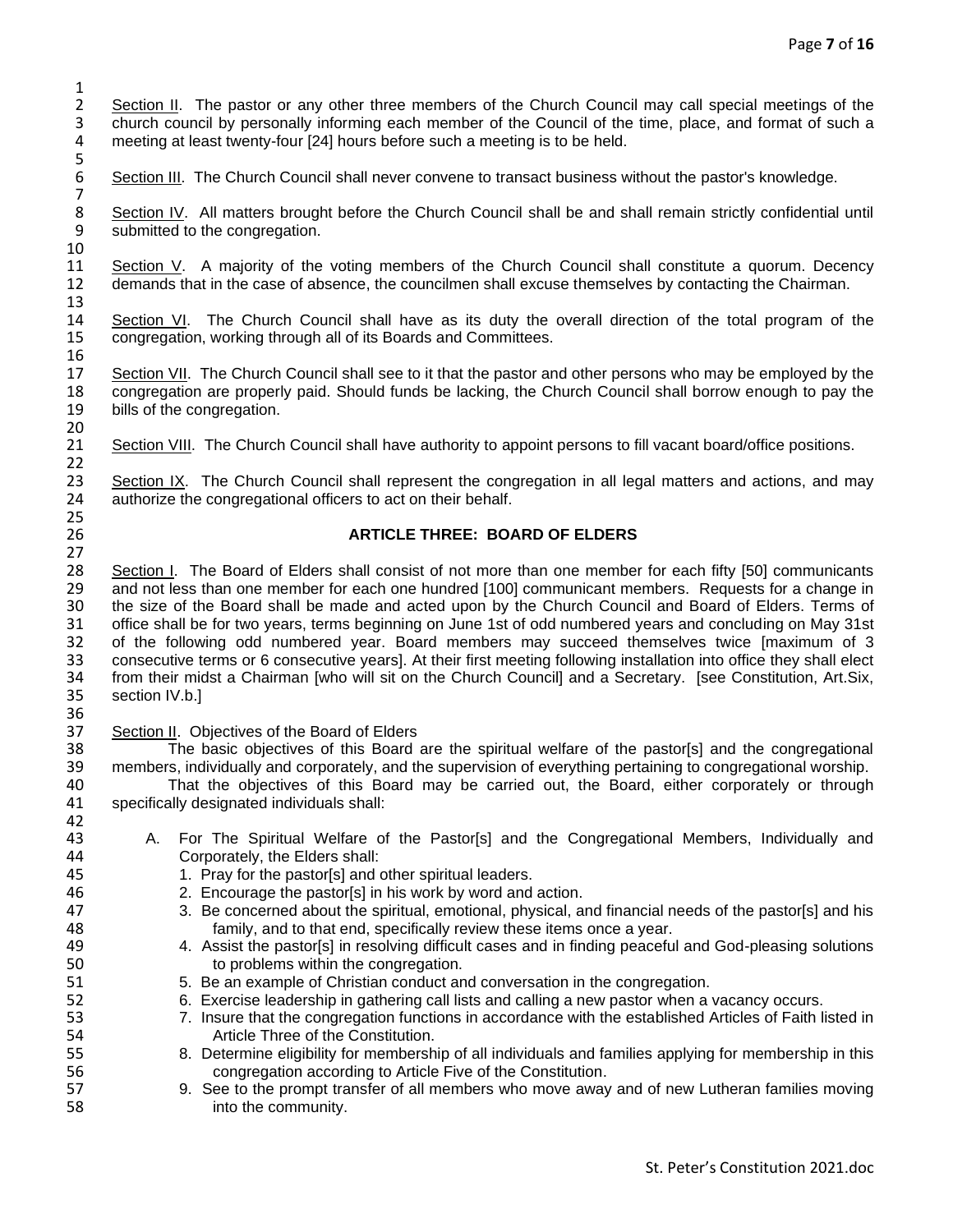| $\mathbf{1}$<br>$\overline{2}$<br>3 | 10. Engage in member conservation and discipleship training in conjunction with the Board of Social<br>Ministry and the Board of Stewardship. This shall include oversight of all adult Bible classes<br>within the congregation. |
|-------------------------------------|-----------------------------------------------------------------------------------------------------------------------------------------------------------------------------------------------------------------------------------|
| 4<br>5                              | 11. Engage in continual review of communion and church attendance of all members, make calls on<br>delinquents, and follow up on all newborn children in the congregation until they are baptized.                                |
| 6                                   | 12. Encourage voting and communicant members to be active in service to the church.                                                                                                                                               |
| 7                                   | 13. Encourage members reaching the age of eighteen [18] year to become voting members.                                                                                                                                            |
| 8                                   | 14. Be concerned about and supervise thorough instruction of youth and adults for confirmation and                                                                                                                                |
| 9                                   | church membership.                                                                                                                                                                                                                |
| 10                                  | 15. Be responsible for a friendly and personal welcome of visitors at worship and for the orientation                                                                                                                             |
| 11                                  | and integration of new members.                                                                                                                                                                                                   |
| 12                                  | 16. Be present for periodic training as determined by the pastor[s] and this Board.                                                                                                                                               |
| 13                                  | 17. Supervise the total work of all societies and auxiliary groups that are not supervised by another                                                                                                                             |
| 14                                  | Board for administrative purposes and program.                                                                                                                                                                                    |
| 15<br>16                            | 18. Encourage spiritual programs in the societies of the congregation generally.<br>19. Submit an annual budget request in the form and at the time requested by the Board of Finance.                                            |
| 17                                  |                                                                                                                                                                                                                                   |
| 18                                  | B: For the Worship of the congregation the Elders shall:                                                                                                                                                                          |
| 19                                  | 1. Supervise the organists of the congregation, annually review their compensation and make                                                                                                                                       |
| 20                                  | recommendations to the Church Council.                                                                                                                                                                                            |
| 21                                  | 2. Provide for vicars, assistants, substitute pastors and guest speakers as needed.                                                                                                                                               |
| 22                                  | 3. Staff, train, and supervise the ushering staff.                                                                                                                                                                                |
| 23                                  | 4. Assist the pastor with Communion distribution, reading of Scriptures, preaching, etc., as required.                                                                                                                            |
| 24                                  | 5. Set the time, schedule and number of Communion services in conjunction with the pastor[s] and                                                                                                                                  |
| 25                                  | the voting membership.                                                                                                                                                                                                            |
| 26                                  | 6. Approve and disapprove new forms of worship, liturgies, and hymns for use in public worship,                                                                                                                                   |
| 27                                  | following Article Three, section II of the Constitution.                                                                                                                                                                          |
| 28                                  | 7. Supervise the Altar Guild in the care, use, and maintenance of the sacred vessels, the altar, the                                                                                                                              |
| 29<br>30                            | altar furnishings and vestments.<br>8. Maintain an adequate supply of expendable items for worship such as Communion cards, pencils,                                                                                              |
| 31                                  | Communion wine and wafers, Baptismal napkins, candles, etc., in conjunction with the Altar                                                                                                                                        |
| 32                                  | Guild.                                                                                                                                                                                                                            |
| 33                                  | 9. Coordinate with the Altar Guild all church and chancel decorations.                                                                                                                                                            |
| 34                                  | 10. Plan and publicize the services for the year.                                                                                                                                                                                 |
| 35                                  | 11. Supervise the budgeted allotment for the selection and procurement of appropriate music,                                                                                                                                      |
| 36                                  | supervision of choirs and other related matters.                                                                                                                                                                                  |
| 37                                  | 12. Arrange and publicize special services as required.                                                                                                                                                                           |
| 38                                  |                                                                                                                                                                                                                                   |
| 39                                  | In order to perform their duties efficiently the Board of Elders shall acquaint themselves with all<br>Section III.                                                                                                               |
| 40                                  | the members of the congregation.                                                                                                                                                                                                  |
| 41<br>42                            | <b>ARTICLE FOUR: BOARD OF TRUSTEES</b>                                                                                                                                                                                            |
| 43                                  |                                                                                                                                                                                                                                   |
| 44                                  | Section I. The Board of Trustees shall consist of at least four [4] members. Terms of office shall be for two [2]                                                                                                                 |
| 45                                  | years, terms beginning on June 1st of odd-numbered years and concluding on May 31st of the following odd-                                                                                                                         |
| 46                                  | numbered year. Board members may succeed themselves twice [maximum of three consecutive terms or six                                                                                                                              |
| 47                                  | consecutive years]. At their first meeting following their installation into office they shall elect from their midst a                                                                                                           |
| 48                                  | Chairman [who will sit on the Church Council] and a Secretary. [See Constitution, Art. Six, Section IV.b.].                                                                                                                       |
| 49                                  |                                                                                                                                                                                                                                   |
| 50                                  | Section II. Duties:                                                                                                                                                                                                               |
| 51                                  | A. The Trustees shall administer the property of the congregation and see to it that it is kept in good                                                                                                                           |
| 52                                  | repair. To this end they shall authorize all operating expenditures. Their annual budget appropriation                                                                                                                            |
| 53<br>54                            | shall limit their total annual expenditures unless granted extra funds by the Voters' Assembly.<br>B. They shall make a thorough inspection of all the property annually and shall report on the same to the                      |
| 55                                  | congregation at its regular meetings.                                                                                                                                                                                             |
| 56                                  | C. They shall conscientiously carry out all resolutions referring to the property of the congregation, such                                                                                                                       |
| 57                                  | as making contracts, employing workmen, etc.                                                                                                                                                                                      |
| 58                                  | They shall execute all such acts in the name of the congregation according to its resolutions.<br>D.                                                                                                                              |
| 59                                  | Whenever the Trustees thus act in the name of the Voters' Assembly, the latter shall be responsible.                                                                                                                              |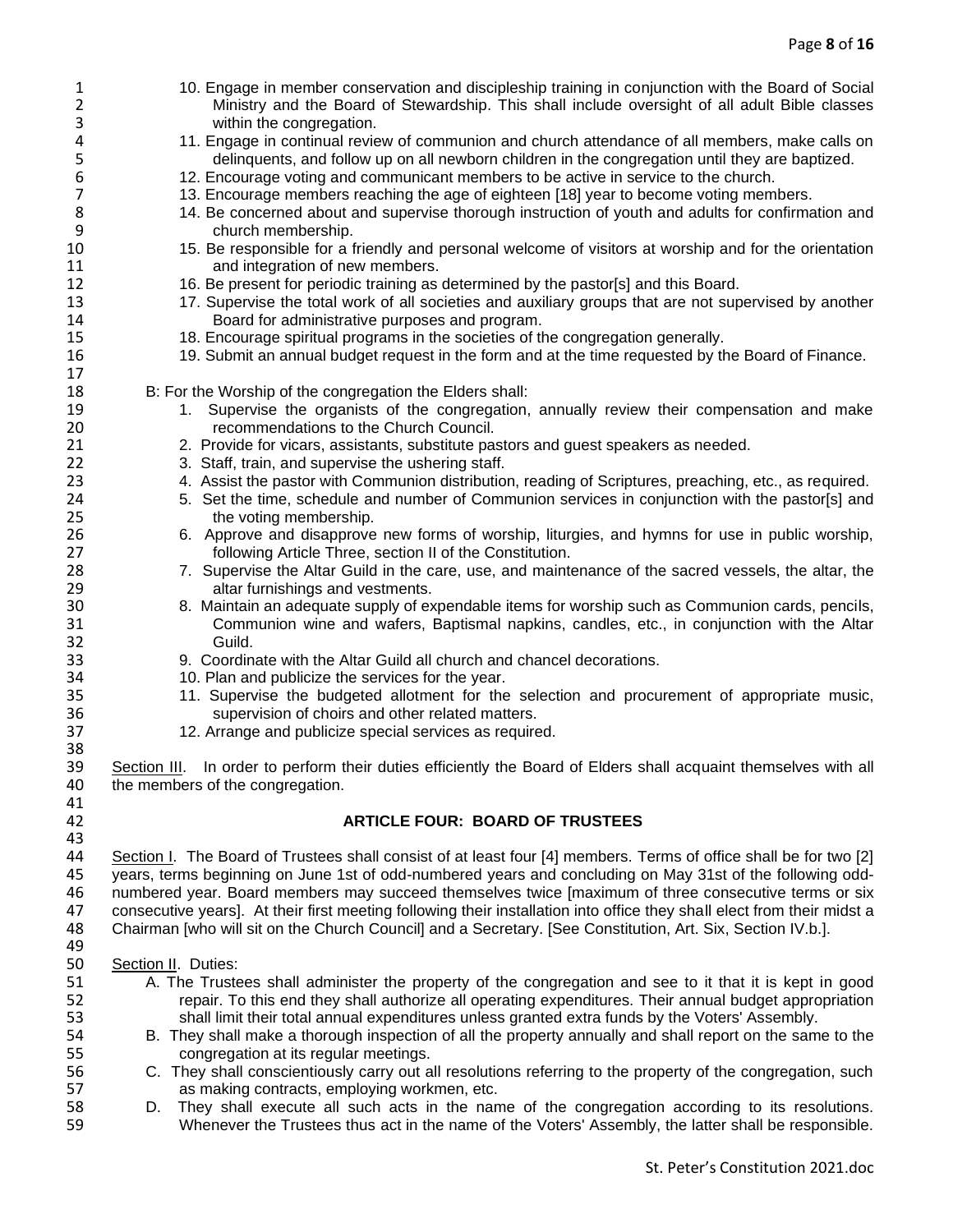- 1 If, however, the Trustees act without the resolution of the congregation, they themselves shall be<br>2 held responsible. 2 held responsible.<br>3 E. It shall be their dut 3 E. It shall be their duty to insure all the property of the congregation against loss or damage. They shall 4 keep the Church Council and congregation informed as to insurance coverage so that policies may<br>5 be updated and renewed on time. 5 be updated and renewed on time.<br>6 F. It shall be their duty to see to it 6 F. It shall be their duty to see to it that the deeds and other valuable and important papers of the 7 congregation shall be kept securely.<br>8 G. After every election the Board of Trust 8 G. After every election the Board of Trustees, in compliance with the laws of the State of Wisconsin, shall<br>9 confirm as such the Treasurer elected by the congregation. confirm as such the Treasurer elected by the congregation. 10 11 **ARTICLE FIVE: BOARD OF PARISH EDUCATION** 12<br>13 Section I. The Board of Parish Education shall consist of at least six [6] members. In addition, the Sunday 14 School Superintendent[s] shall also serve as voting member[s] of this Board and the Preschool Director[s]<br>15 shall serve as a non-voting member. Terms of office for the five elected members shall be two [2] vears, terms shall serve as a non-voting member. Terms of office for the five elected members shall be two [2] years, terms 16 beginning on June 1st of each odd numbered year and concluding on May 31st of the succeeding odd 17 numbered year. Board members may succeed themselves twice [maximum of three consecutive terms or six 18 consecutive years]. At their first meeting following their installation into office they shall elect from their midst a<br>19 Chairman [who shall sit on the Church Council] a Secretary, and a Treasurer. [See Constitution, 19 Chairman [who shall sit on the Church Council] a Secretary, and a Treasurer. [See Constitution, Art. Six, 20 Section IV.b.] 21 22 Section II. In regard to the Sunday School, Vacation Bible School, youth group[s], and any other program 23 involving the Christian education of children. the Board of Parish Education shall: 23 involving the Christian education of children, the Board of Parish Education shall:<br>24 a. Appoint the Sunday School Superintendent sl and assist in his/her work: a. Appoint the Sunday School Superintendent[s] and assist in his/her work; make rules and regulations in 25 respect thereto; provide the best material available for the instruction of students (see Constit. Art. 26 Three, Section II); maintain an adequate staff; and in general, do everything possible to increase the 27 effectiveness of this educational agency. effectiveness of this educational agency. 28 b. Foster and encourage a program of teacher training for the purpose of maintaining a high level of 29 29 instructional competence among the members of the Sunday School staff.<br>20 The members of an Adult Bible Class program in the control of the development of an Adult Bible Class program in the control. 30 c. Encourage the development of an Adult Bible Class program in the congregation and do all that is<br>31 separation of the membership in organized Bible Study, in conjunction with the 31 possible to increase participation of the membership in organized Bible Study, in conjunction with the 32 Board of Elders. 33 d. Encourage the officers and leaders of all societies to increase the effectiveness of their organization<br>34 as an agency of Christian education. 34 as an agency of Christian education.<br>35 e. See to it that an adequate program of e. See to it that an adequate program of youth work and activity is sponsored by the congregation; see to 36 it that the program of youth organization contributes to the spiritual edification of the participants; and 37 make every effort to enroll the young people of the congregation in the church program of Christian 38 education. 39 f. Supervise and/or promote other educational agencies within the parish which would enlarge the 40 opportunities of the congregation in the field of Christian education.<br>41 a. Encourage all those involved in our Christian educational progra 41 g. Encourage all those involved in our Christian educational programs to share the Gospel with our 42 community and to invite others to join us in worship, Sunday School, and Bible Classes.<br>43 h. Submit an annual budget request in the form and at the time requested by the Board of I h. Submit an annual budget request in the form and at the time requested by the Board of Finance. 44 45 Section III. In regard to the Rainbow Preschool, the Board of Parish Education shall:<br>46 **a** Oversee the hiring, maintenance, and dismissal of paid personnel, and s a. Oversee the hiring, maintenance, and dismissal of paid personnel, and shall develop and review 47 policies concerning wages, benefits, and job-related duties of such paid personnel. The Board is 48 responsible for hiring or engaging the Director, faculty, and staff to ensure excellence in education,<br>49 Lutheran distinctiveness, and achieving the school and preschool's stated purposes. Financial Lutheran distinctiveness, and achieving the school and preschool's stated purposes. Financial 50 approval shall be obtained by the School Board from the Church Council. 51 b. Develop and maintain an educational program that fulfills the school's purpose, meets state requirements, and is in accordance with Article Three of the Constitution. 52 requirements, and is in accordance with Article Three of the Constitution.<br>53 c. Prepare and annually review the Director's iob description which lists the 53 c. Prepare and annually review the Director's job description which lists the major responsibilities of the<br>54 administrator. administrator. 55 d. Work with, support, and supervise the preschool Director, who is responsible for the daily 56 management of all aspects of the preschool's operation. 57 e. Be responsible for the funding and financial management of the school, including (but not limited to) all 58 salaries, withholding tax, etc.
- 59 f. Prepare and present regular reports and plans on the preschool and its future to the Church Council 60 and Congregational Voters' Assembly.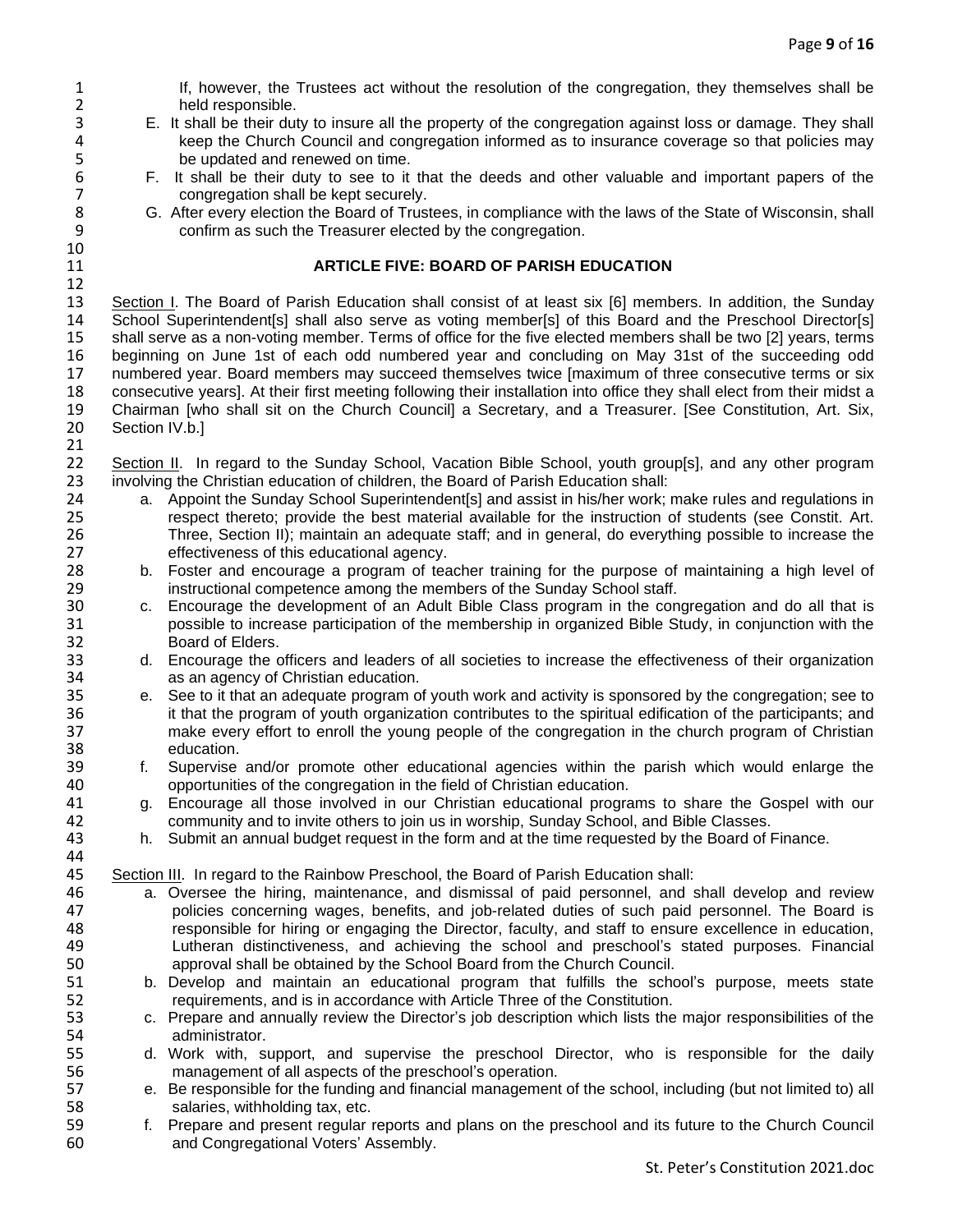| $\mathbf{1}$                       | To assist in achieving these ends:                                                                                                                                                                                    |
|------------------------------------|-----------------------------------------------------------------------------------------------------------------------------------------------------------------------------------------------------------------------|
| $\overline{2}$                     | a. Funds entrusted to the Board of Parish Education from student tuition shall be used in the operations                                                                                                              |
| 3                                  | of the school and shall be managed by the School Board.                                                                                                                                                               |
| 4                                  | b. Gifts to the preschool are to be used at the discretion of the Board of Parish Education.                                                                                                                          |
| 5                                  | The Board Treasurer shall be responsible for all salaries, purchases, and other disbursements that the<br>C.                                                                                                          |
| $\boldsymbol{6}$<br>$\overline{7}$ | Board deems fit and proper.                                                                                                                                                                                           |
| 8                                  | d. As much as is proper and practical, the Board shall pay from its funds all costs that may be incurred<br>solely as the result of school operation.                                                                 |
| 9                                  | e. The Board of Education shall make annual written report to the congregation, including enrollment                                                                                                                  |
| 10                                 | statistics, receipts and disbursements, and any other items that the Church Council may deem                                                                                                                          |
| 11                                 | appropriate.                                                                                                                                                                                                          |
| 12                                 | f. All assets of the school will be transferred to St. Peter's Evangelical Lutheran Church, Waterford,                                                                                                                |
| 13                                 | Wisconsin, in the event the school should dissolve.                                                                                                                                                                   |
| 14                                 | Section IV. The Board of Parish Education shall be authorized to appoint such officers and committees as                                                                                                              |
| 15                                 | shall be necessary to carry out the duties of their work, as herein described [e.g. Youth Group Counselors,                                                                                                           |
| 16                                 | Sunday School Superintendent[s], Sunday School Christmas Program Director, Vacation Bible School                                                                                                                      |
| 17                                 | Director, etc.]                                                                                                                                                                                                       |
| 18                                 |                                                                                                                                                                                                                       |
| 19                                 | <b>ARTICLE SIX: BOARD OF FINANCE</b>                                                                                                                                                                                  |
| 20                                 |                                                                                                                                                                                                                       |
| 21                                 | Section I. The Board of Finance shall consist of the congregational Treasurer and at least three [3] elected                                                                                                          |
| 22                                 | members whose term shall be two years, terms beginning on June 1st of odd numbered years and concluding                                                                                                               |
| 23<br>24                           | on May 31st of the succeeding odd numbered year. Members may succeed themselves twice [three<br>consecutive terms or six consecutive years]. At the first meeting following their installation into office they shall |
| 25                                 | elect from their midst [excluding the Treasurer and Financial Secretary] a Chairman [who shall also sit on the                                                                                                        |
| 26                                 | Church Council] and a Secretary. [See Constitution, Art. Six, Section IV.b.]                                                                                                                                          |
| 27                                 | Section II. Duties                                                                                                                                                                                                    |
| 28                                 | A. This Board shall have the responsibility for the preparation of the congregation's annual budget. To                                                                                                               |
| 29                                 | accomplish this task it shall consult with all the various Boards and Committees through which funds                                                                                                                  |
| 30                                 | are dispersed. It shall then submit this budget to the Church Council, before it presents it to the                                                                                                                   |
| 31                                 | Voters' Assembly.                                                                                                                                                                                                     |
| 32                                 | B. All financial efforts and/or requests outside of the approved church budget must be submitted to this                                                                                                              |
| 33                                 | Board for presentation to the Church Council.                                                                                                                                                                         |
| 34                                 | C. It shall have under its jurisdiction all the financial records of the congregation and shall see to it that                                                                                                        |
| 35                                 | the proper accounting be done. It shall supervise the financial system of counting, bookkeeping, and                                                                                                                  |
| 36                                 | preserving our financial records, and shall see to it that financial reviews be conducted as needed,                                                                                                                  |
| 37<br>38                           | but no less than bi-annually, of all the financial records of all Boards, Committees, and groups. To<br>this end it shall appoint an audit committee which shall be approved by the Voter's Assembly.                 |
| 39                                 | D. It shall be the Board's duties to educate the membership in its giving habits and work in conjunction                                                                                                              |
| 40                                 | with the Board of Stewardship. It shall also oversee the distribution of offering envelopes.                                                                                                                          |
| 41                                 | E. It shall appoint the collection counters as necessary.                                                                                                                                                             |
| 42                                 |                                                                                                                                                                                                                       |
| 43                                 | <b>ARTICLE SEVEN: BOARD OF STEWARDSHIP</b>                                                                                                                                                                            |
| 44                                 |                                                                                                                                                                                                                       |
| 45                                 | Section I. The Board of Stewardship shall consist of at least three [3] members. Terms of office shall be for                                                                                                         |
| 46                                 | two [2] years, terms beginning on June 1st of each odd numbered year and concluding on May 31st of the                                                                                                                |
| 47                                 | succeeding odd numbered year. Members may succeed themselves twice [maximum of 3 consecutive terms                                                                                                                    |
| 48                                 | or 6 consecutive years]. At their first meeting following their installation into office they shall elect from their                                                                                                  |
| 49                                 | midst a Chairman [who shall sit on the Church Council] and a Secretary. [see Constitution, Art. Six, Section                                                                                                          |
| 50<br>51                           | IV.b.                                                                                                                                                                                                                 |
| 52                                 | Section II. Duties                                                                                                                                                                                                    |
| 53                                 | This Board shall be charged with the task of gathering all time, talent, and treasure information of the                                                                                                              |
| 54                                 | membership, and shall keep a file of the same.                                                                                                                                                                        |
| 55                                 |                                                                                                                                                                                                                       |
| 56                                 | To that end it shall:                                                                                                                                                                                                 |
| 57                                 | A. Encourage the members of the congregation to actively participate in the functions of the church                                                                                                                   |
| 58                                 | through its societies, educational programs, and service programs.                                                                                                                                                    |
| 59                                 | B. Prepare a slate of nominations for all church officers to be filled by ballot in the May meeting and                                                                                                               |
| 60                                 | conduct these elections [see Bylaws on Election Rules].                                                                                                                                                               |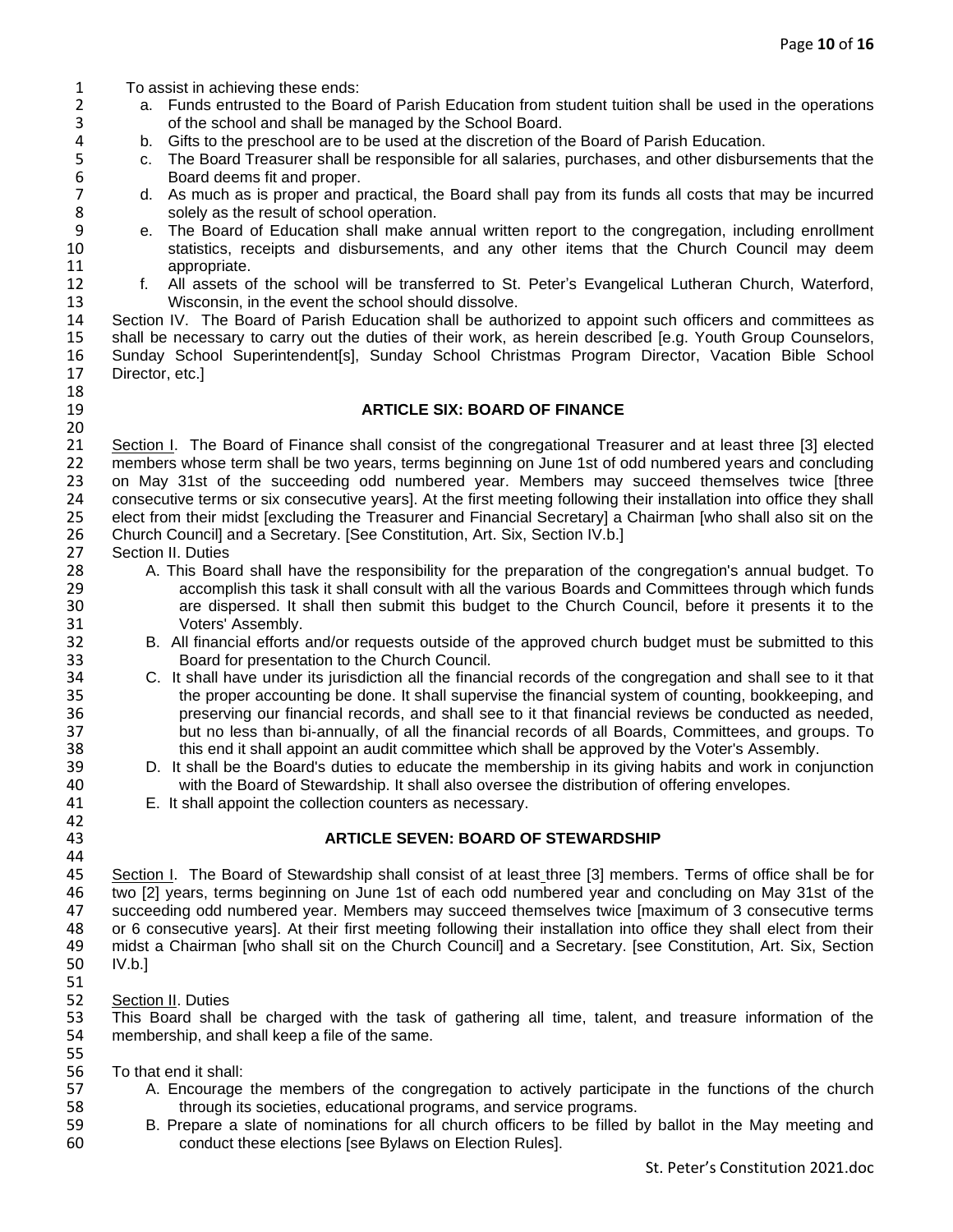- 1 C. Nominate and/or suggest to the Church Council qualified men and women from its lists to fill all 2<br>2 appointed positions or committees and to supply nominations when vacancies exist. 2 appointed positions or committees and to supply nominations when vacancies exist.<br>2 D. Obtain delegates to all church conventions or sectional meetings where congregation
- D. Obtain delegates to all church conventions or sectional meetings where congregational representation 4 is needed.<br>5 E. Conduct can
- 5 E. Conduct canvasses and surveys of the congregation in whatever field [such as education, finance, missions, etc.] that the Council and congregation may direct.
- 6 missions, etc.] that the Council and congregation may direct.<br>
7 F. Conduct an annual pledge program for the spiritual growth of th 7 F. Conduct an annual pledge program for the spiritual growth of the members.
	- 8 G. Submit an annual budget request in the form and at the time requested by the Board of Finance.

9<br>10 Section III. Outreach and Evangelism. In order to direct the people of the church toward placing Christ's 11 Gospel before the people of the congregation [inreach] and of the world [outreach]. To this end they shall:<br>12 A. Keep a prospect list up to date and in use.

- 12 A. Keep a prospect list up to date and in use.<br>13 B. Assist in making calls on prospective meml
	- B. Assist in making calls on prospective members.
- 14 C. Provide such tracts and materials to aid the membership in their personal witnessing.

### 16 **ARTICLE EIGHT: BOARD OF SOCIAL MINISTRY**

18 Section I. The Board of Social Ministry shall consist of at least six [6] members. Terms of office shall be for<br>19 two years, terms beginning on June 1st of each odd-numbered year and concluding of May 31st of the 19 two years, terms beginning on June 1st of each odd-numbered year and concluding of May 31st of the<br>20 succeeding odd-numbered year. Members may succeed them-selves twice [maximum of three consecutive 20 succeeding odd-numbered year. Members may succeed them-selves twice [maximum of three consecutive<br>21 terms or six consecutive vearsl. On their first meeting following their installation they shall elect from their 21 terms or six consecutive years]. On their first meeting following their installation they shall elect from their 22 midst a Chairman [who shall also sit on the Church Council] and a Secretary. [See Art.Six, Section IV.b.]

23<br>24 24 Section II. The Board of Social Ministry shall be concerned with the social and temporal welfare of the 25 congregation, and to this end it shall: 25 congregation, and to this end it shall:<br>26 A. Foster and promote withi

- 26 A. Foster and promote within the congregation such attitudes that motivate and encourage the<br>27 membership to be observant, sensitive, attentive, loving, and effective in responding to troubled 27 membership to be observant, sensitive, attentive, loving, and effective in responding to troubled 28 individuals.<br>29 B. Coordinate
- 29 B. Coordinate interested members of the congregation in providing meals for individuals in our 30 state congregation who are in need of such meals [on a temporary basis] due to recovery from illness or 31 state board of Social Ministry shall deem appropriate. 31 hospitalization or as the Board of Social Ministry shall deem appropriate.
- 32 C. Coordinate and maintain within the congregation a pool of individuals who are willing and able to 33 provide transportation to and from worship services and other church functions for those otherwise<br>34 unable to secure such transportation. To this end it shall also seek out those who may be in need of 34 unable to secure such transportation. To this end it shall also seek out those who may be in need of such service.
- 36 D. Coordinate and enlist a group of willing individuals to regularly and periodically visit and provide social<br>37 contact with members of our congregation who are confined to their homes or are residing in nursing contact with members of our congregation who are confined to their homes or are residing in nursing 38 care facilities.
- 39 E. At least annually plan and organize an activity or event for the congregational membership for the 40 purpose of creating an awareness of and raising funds for Lutheran Churches or affiliated<br>41 organizations in need of such help and shall provide a list of groups in need of funds to the Memorial 41 organizations in need of such help and shall provide a list of groups in need of funds to the Memorial<br>42 and Bequest Committee. 42 and Bequest Committee.<br>43 F. Regularly review its proc
- 43 F. Regularly review its programs and explore new areas of social and physical concern within the<br>44 congregation and it shall implement new avenues of Social Ministry where necessary and feasible. 44 congregation and it shall implement new avenues of Social Ministry where necessary and feasible.
- 45 G. Submit an annual budget request in the form and at the time requested by the Board of Finance.

46<br>47 Section III. Outreach and Evangelism. In order to direct the people of the church toward placing Christ's 48 Gospel before the people of the congregation [inreach] and of the world [outreach]. To this end they shall:<br>49 A. Encourage all members to be trained in personal evangelism.

- 49 A. Encourage all members to be trained in personal evangelism.<br>50 B. Periodically assess the spiritual needs of the community.
	- B. Periodically assess the spiritual needs of the community.

### 52 **ARTICLE NINE: BOARD OF PARISH FELLOWSHIP**

53<br>54 54 SECTION I: The Board of Parish Fellowship shall consist of at least five [5] members. Terms of office shall be<br>55 for two years, terms beginning on June 1st of each odd numbered year. Members may succeed themselves for two years, terms beginning on June 1st of each odd numbered year. Members may succeed themselves 56 twice [Maximum of three [3] consecutive terms or six [6] consecutive years. On the first meeting following their<br>57 installation they shall elect from their midst a Chairman [who shall also sit on the Church Council] an 57 installation they shall elect from their midst a Chairman [who shall also sit on the Church Council] and a<br>58 Secretary [See Art. Six, Section IV.b.] Secretary [See Art. Six, Section IV.b.]

59

51<br>52

15

17

60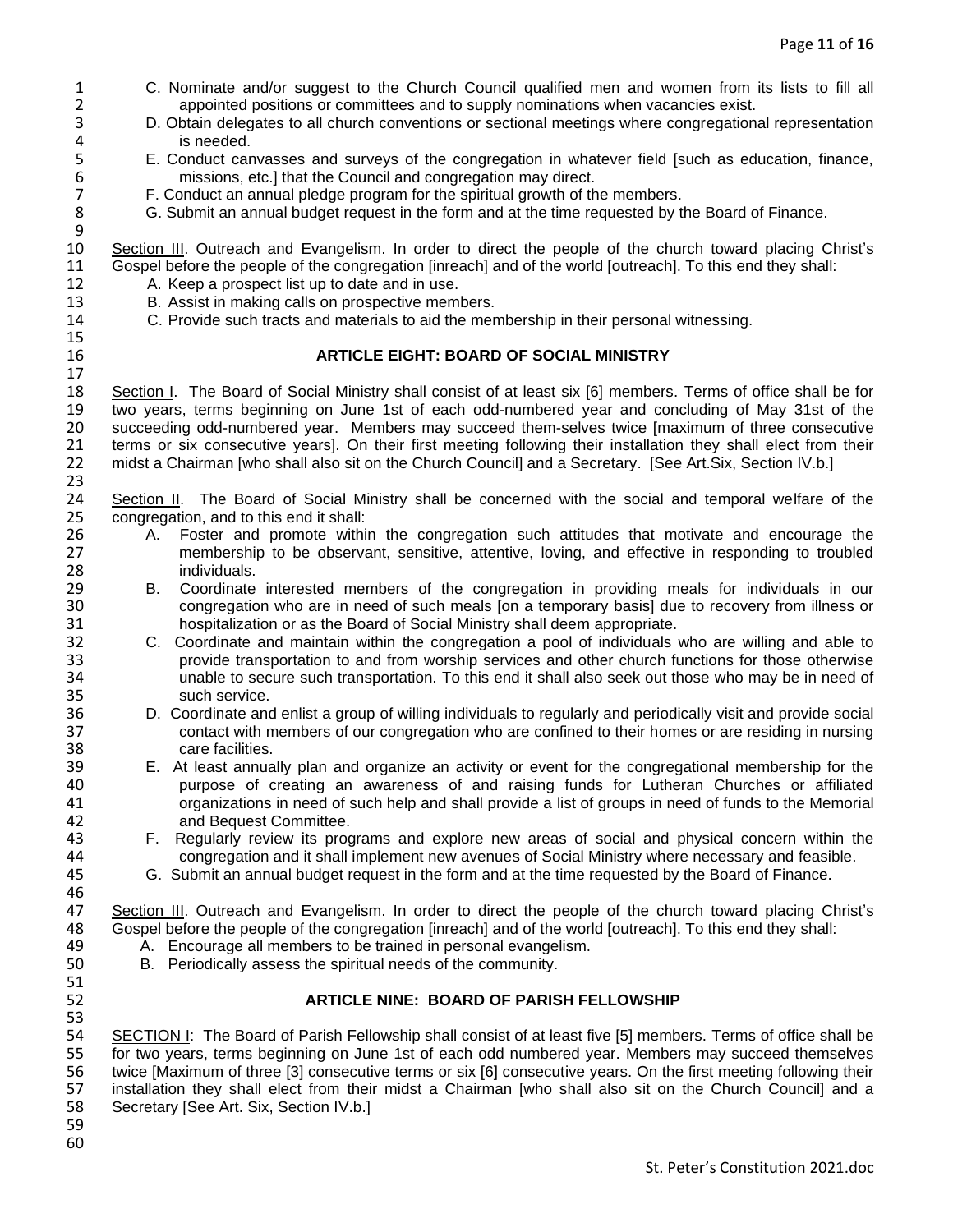# 1 **SECTION II:** DUTIES<br>2 The basic obie

2 The basic objectives of this Board are the strengthening of the fellowship between congregational<br>3 members spiritually and socially, the integration of new members into the life of the congregation, and the members spiritually and socially, the integration of new members into the life of the congregation, and the 4 general upbuilding of mutual cooperation, trust, and enjoyment among the members of the congregation. To 4<br>5 this end, the Board of Parish Fellowship shall: 5 this end, the Board of Parish Fellowship shall:<br>6 A. Plan, supervise, and implement large

- 6 A. Plan, supervise, and implement larger gatherings of the congregation which will further the goals of the congregation from time to time through the year. 7 the congregation from time to time through the year.<br>8 B. Maintain constant contact with the other Boards of this
- 8 B. Maintain constant contact with the other Boards of this congregation, both suggesting to them ways of furthering their work through fellowship and drawing from them requests and suggestions for furthering their work through fellowship and drawing from them requests and suggestions for 10 fellowship activities.
- 11 C. Maintain an adequate group of willing workers who will help plan, coordinate, and execute the work 12 necessary to the successful accomplishment of fellowship goals.<br>13 D. Provide a general atmosphere of friendliness among the members
- D. Provide a general atmosphere of friendliness among the members on a smaller scale by suggesting to 14 groups, societies, Bible Classes, and the like, ways of bringing their members into meaningful 15 personal relationships.
- 16 E. Provide for integration of new members and their families into the congregation through periodic 17 fellowship night dinners, rallies, and the like in conjunction with the Board of Elders.
- 18 F. Review and adopt or adapt materials and ideas from various sources which will bring congregation<br>19 members into personal contact with groups through the use of family nights, fun fairs, talent shows, 19 members into personal contact with groups through the use of family nights, fun fairs, talent shows,<br>20 and the like. 20 and the like.<br>21 G. Plan. supervis
- 21 G. Plan, supervise, and implement recurring yearly events which will focus attention on the major aspects 22 of the congregation's work.
- 23 H. Supervise the work of any groups or clubs which begin as an offshoot of this Board, for administrative 24 purposes and program development. purposes and program development.
- 25 I. Submit an annual budget request in the form and at the time requested by the Board of Finance.

### 27 **ARTICLE TEN: MEMORIAL AND BEQUEST COMMITTEE**

28<br>29 29 Section I. Historical Background<br>30 These Articles of Associa

26<br>27

30 These Articles of Association and Declaration of Trust were originally made and entered into the 17th<br>31 day of September, A.D., 1962, pursuant to the authority granted by a Resolution, duly adopted by the Church 31 day of September, A.D., 1962, pursuant to the authority granted by a Resolution, duly adopted by the Church 32 Council of St. Peter's Lutheran Church of Waterford, Racine County, Wisconsin, at a regular meeting of said<br>33 Council, duly convened on even date herewith, and following the approval hereof given by the voting members 33 Council, duly convened on even date herewith, and following the approval hereof given by the voting members<br>34 of said church at a regular Congregational Meeting held on September 17, 1962. They were revised in 1993 34 of said church at a regular Congregational Meeting held on September 17, 1962. They were revised in 1993<br>35 and approved by the Voters' Assembly of said congregation in May of 1993. Further revision was made in 35 and approved by the Voters' Assembly of said congregation in May of 1993. Further revision was made in 36 1994. Superseding all previous Articles of Association for the Memorial Trust Fund. 36 1994, superseding all previous Articles of Association for the Memorial Trust Fund.<br>37 THE MEMORIAL AND BEOUEST FUND. It is hereby expressiv declared to

37 THE MEMORIAL AND BEQUEST FUND. It is hereby expressly declared that there is hereby created<br>38 a MEMORIAL AND BEQUEST FUND which shall consist of any and all monies and funds now existing in the a MEMORIAL AND BEQUEST FUND which shall consist of any and all monies and funds now existing in the 39 name and credit of St. Peter's Evangelical Lutheran Church, herein called the Church, or hereafter to be<br>40 donated to the Church for special and general charitable purposes by any donor, excepting any funds which 40 donated to the Church for special and general charitable purposes by any donor, excepting any funds which<br>41 shall be donated or designated for current or annual budgetary expenses. The said fund shall be held and 41 shall be donated or designated for current or annual budgetary expenses. The said fund shall be held and<br>42 invested by a group of Committee members, herein-after called the committee members, which shall be 42 invested by a group of Committee members, herein-after called the committee members, which shall be 43 constituted and carry on business as hereafter provided. constituted and carry on business as hereafter provided. 44

45 Section II. Location and Records<br>46 The principle office of the 46 The principle office of the Memorial committee shall be at the general Church offices, wherever the<br>47 same shall be located, and records of the committee members from past vears shall be kept and maintained at same shall be located, and records of the committee members from past years shall be kept and maintained at 48 said principle office.

49<br>50 50 Section III. The Memorial and Bequest Committee (Number, Appointment, Tenure)

51 The MEMORIAL AND BEQUEST COMMITTEE shall consist of five (5) committee members of 52 recognized experience and competence in financial affairs and business, and shall be members of St. Peter's 52 recognized experience and competence in financial affairs and business, and shall be members of St. Peter's<br>53 congregation, four (4) of whom shall be appointed by the Church Council. The committee members shall hold 53 congregation, four (4) of whom shall be appointed by the Church Council. The committee members shall hold<br>54 office for (4) years and their appointment may be extended by the Church Council and shall serve until their 54 office for (4) years and their appointment may be extended by the Church Council and shall serve until their<br>55 successors are appointed and qualify. They shall qualify by ratification of the Voters' Assembly. By reason successors are appointed and qualify. They shall qualify by ratification of the Voters' Assembly. By reason of 56 their office, the Pastor[s] and Congregational Chairman shall be non-voting ex officio members of this<br>57 Committee. None of the committee members shall be members of the Church Council, with the exception of 57 Committee. None of the committee members shall be members of the Church Council, with the exception of 58 the Congregational Treasurer, who by this office shall be a committee member. The Church Council shall 58 the Congregational Treasurer, who by this office shall be a committee member. The Church Council shall<br>59 appoint Committee members as needed to fill committee vacancies, to serve a (4) vear term. All committee appoint Committee members as needed to fill committee vacancies, to serve a (4) year term. All committee 60 member appointments by the Church Council shall be ratified by the Voters' Assembly. No bond or other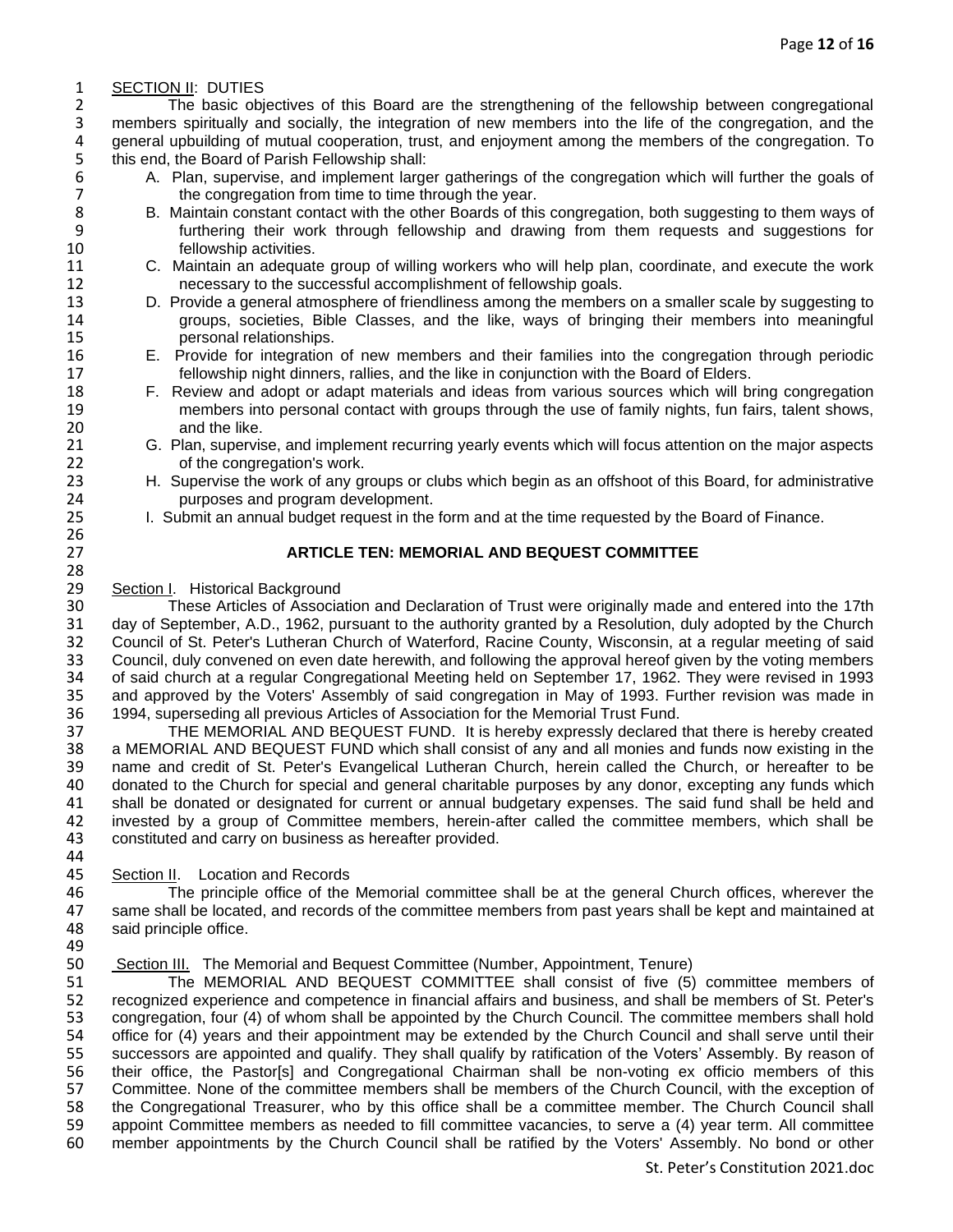1 undertaking shall be required of any committee member in the faithful discharge of his duties as such<br>2 committee member, it being fully recognized by the creators of this fund that no Christian shall accept the 2 committee member, it being fully recognized by the creators of this fund that no Christian shall accept the<br>3 responsibility for administering that which belong to the Lord without the complete acknowledgment that he responsibility for administering that which belong to the Lord without the complete acknowledgment that he 4 may not disappoint the Lord with poor management and inadequate provisions to do His work.

# 5<br>6

6 Section IV. Committee Meetings<br>7 Regular meetings of the 7 Regular meetings of the committee members shall be held at the Church offices at least semi-<br>8 annually, and they may hold meetings at any time for the transaction of business upon the call of the Chairman 8 annually, and they may hold meetings at any time for the transaction of business upon the call of the Chairman<br>9 of the Committee. The committee members shall elect annually among themselves one to act as Chairman of the Committee. The committee members shall elect annually among themselves one to act as Chairman 10 and preside at all meetings, one as Vice-Chairman to act in the absence of the Chairman, one as Secretary, 11 and one as Financial Officer. The Financial Officer's selection shall be ratified by the Church Council. 12 Committee business may also be conducted virtually.<br>13 Four out of five of the committee members s

Four out of five of the committee members shall constitute a quorum for the transaction of business. 14 The Memorial and Bequest Committee may delegate to any one or more of their number the exercise of any<br>15 Dower or the performance of any act or duty which the Memorial and Bequest Committee as a whole might 15 power or the performance of any act or duty which the Memorial and Bequest Committee as a whole might 16 exercise or perform.

17

# 18 Section V. Reports by the Memorial and Bequest Committee<br>19 The Memorial and Bequest Committee shall make w

19 The Memorial and Bequest Committee shall make written reports of their operations to the Church<br>10 Council and Voters' Assembly at their May and November meetings, showing all receipts, disbursements and 20 Council and Voters' Assembly at their May and November meetings, showing all receipts, disbursements and 21 earnings from investments, and the assets and condition of the fund. Such reports shall be submitted by the earnings from investments, and the assets and condition of the fund. Such reports shall be submitted by the 22 Memorial and Bequest Committee to the Church Council and Voters' Assembly and shall become a permanent 23 permanent<br>23 part of the Church records. part of the Church records.

### 24<br>25 25 Section VI. Powers and Functions of Committee Members.<br>26 A. It shall be the duty of the committee members to fail

- 26 A. It shall be the duty of the committee members to faithfully and diligently administer this fund [as would<br>27 diligent and prudent men acting in their own behalfl, to keep correct and accurate records of all 27 diligent and prudent men acting in their own behalf], to keep correct and accurate records of all 28 business transacted, and to exercise prudence and economy in the business of the fund; to act only 29 in good faith, and only for the best interests of the congregation; and, at the termination of the same<br>20 30 as hereinafter provided, to render up and deliver all the properties and funds of the fund to the 30 as hereinafter provided, to render up and deliver all the properties and funds of the fund to the 31 Church.<br>32 B. The Mer
- B. The Memorial and Bequest Committee shall have absolute and exclusive investment control and 33 management of the fund. The Memorial and Bequest Committee shall have no right to expend the<br>34 capital fund, or any part thereof, for any reason whatsoever, except for investment and reinvestment capital fund, or any part thereof, for any reason whatsoever, except for investment and reinvestment 35 (except under subsections D and E).
- 36 C. The Memorial and Bequest Committee shall keep an accurate record of all donations and memorials 37 given for specific purposes, including the name of the donor, amount donated and date of donation, 38 a record of amounts designated by the Church Council for specific purposes, a record of amounts 39 undesignated for specific purposes, and all interest and accruals to the fund as a whole. The Memorial and Bequest Committee shall provide such sums of money from the fund as may be 41 periodically requested in writing by the Church Council and only for specific purposes for which they 42 were donated or reserved as a designated fund.<br>43 Those funds donated without a designated use
- 43 Those funds donated without a designated use shall be reported as Undesignated Funds. If after<br>44 (12) months from the donation date, the Memorial and Bequest Committee has received no 44 (12) months from the donation date, the Memorial and Bequest Committee has received no 45 designation request from the donor, the Church Council shall be advised of the undesignated 46 amount. The Church Council may then request, with congregation voter approval, designation of the 47 funds for a specific purpose. If the undesignated donation exceeds the value of \$20,000, the 48 designation of or spending of the donation shall be approved by the congregation as called for under<br>49 **and the state of this Section VI.** If no designation is approved by congregation voters within (6) paragraph E of this Section VI. If no designation is approved by congregation voters within (6) 50 months after Church Council notification by the Memorial and Bequest Committee, the undesignated 51 funds shall be transferred to the corpus of the fund. 6<br>52 D. EXPENDITURE OF ANNUAL INCOME (UNDESIGN
- D. EXPENDITURE OF ANNUAL INCOME (UNDESIGNATED INTEREST EARNED). Annual interest 53 income shall be spent according to the following procedure:
- 54 1. At least 10% of all interest shall be placed into the corpus of the fund.
- 55 2. The remaining annual interest earned shall be marked for expenditure.
- 56 3. The Committee members of the MEMORIAL AND BEQUEST FUND shall meet within forty (40) 57 days after the end of the year to do the following:
- 58 a. Determine the interest earned on the corpus that year.
- 59 b. Roll at least 10% of the interest earned into the corpus of the fund.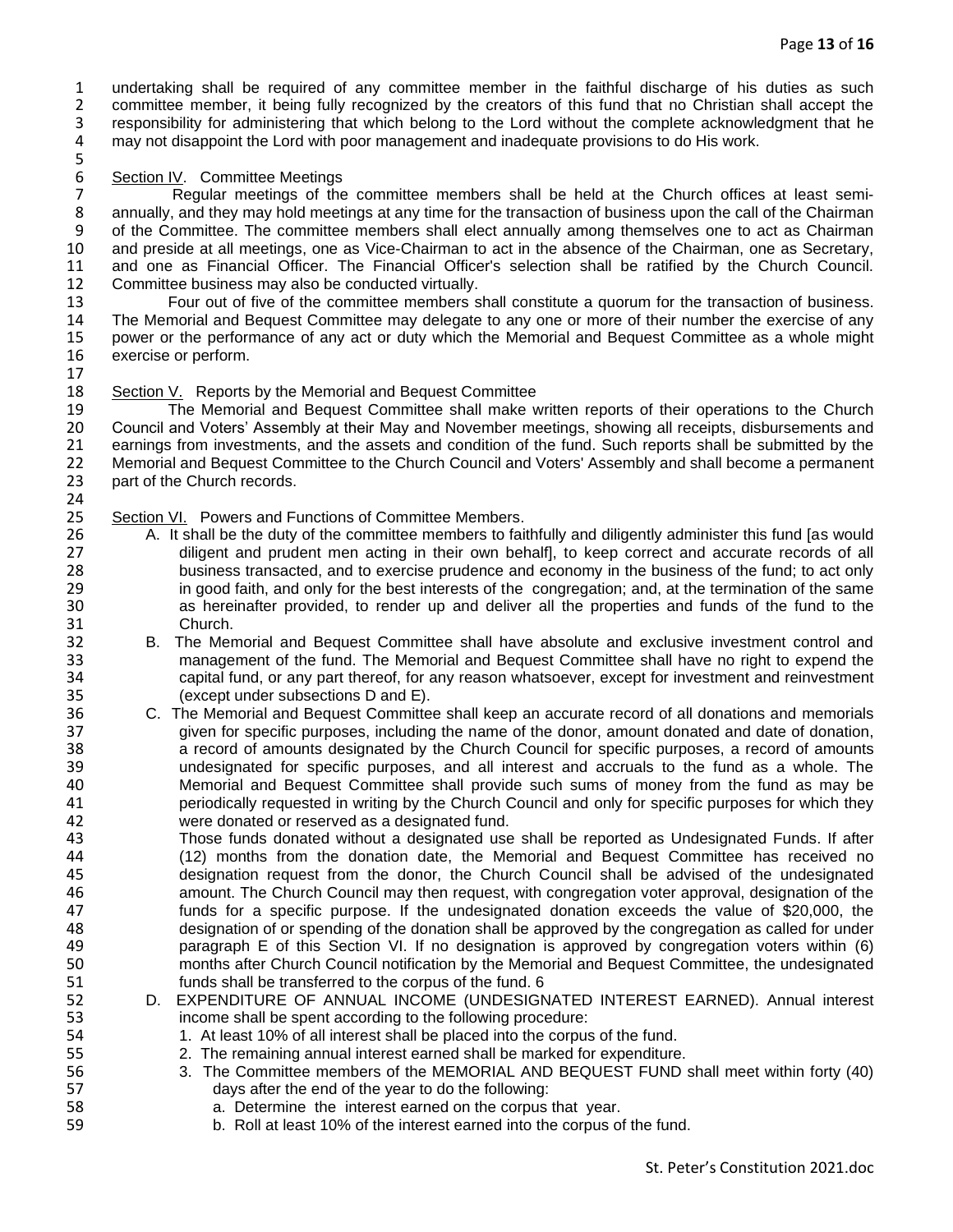| $\mathbf{1}$   |    | c. Withdraw the remaining interest income and transfer it to a readily accessible interest                                                                           |
|----------------|----|----------------------------------------------------------------------------------------------------------------------------------------------------------------------|
| $\overline{2}$ |    | bearing account.                                                                                                                                                     |
| 3              |    | d. Make a list of possible charities, projects, etc., for which the spendable interest can be                                                                        |
| 4              |    | divided and spent, including amounts suggested for each charity, project, etc.                                                                                       |
| 5              |    | e. Pass this list on to the Church Council for review at their March Council meeting.                                                                                |
| 6              |    | 4. The Church Council at their March meeting shall then:                                                                                                             |
| 7              |    | a. Review the figures on interest earned for the previous year.                                                                                                      |
| 8              |    | b. Review the list of charities, projects, etc. submitted by the MEMORIAL AND BEQUEST                                                                                |
| 9              |    | FUND committee members.                                                                                                                                              |
| 10             |    | c. Make any changes, corrections, additions, or deletions to this list as they deem proper.                                                                          |
| 11             |    | d. Prepare to recommend this list to the Voters' Assembly at their May meeting.                                                                                      |
| 12             |    | 5. The Voters, at their May meeting, shall:                                                                                                                          |
| 13             |    | a. Review the figures on interest earned for the previous year.                                                                                                      |
| 14             |    | b. Review the list of charities, projects, etc., submitted by the Church Council.                                                                                    |
| 15             |    | c. Make any changes, corrections, additions, or deletions to this list as they deem proper.                                                                          |
| 16             |    | d. Vote to approve this list and amounts as given and/or amended.                                                                                                    |
| 17             |    | e. Vote to authorize the MEMORIAL AND BEQUEST FUND committee members to pay out the                                                                                  |
| 18             |    | interest earned in accordance with the list and amounts voted upon.                                                                                                  |
| 19             |    | 6. The MEMORIAL AND BEQUEST FUND committee members shall:                                                                                                            |
| 20             |    | a. Pay out the interest earned in accordance with the decision of the Voters' Assembly.                                                                              |
| 21             |    | b. Report back to the Church Council when said payments have been made.                                                                                              |
| 22             |    | 7. Because emergencies arise, a certain amount of interest earned shall be listed and earmarked as                                                                   |
| 23             |    | <b>Emergency Relief Fund.</b>                                                                                                                                        |
| 24             |    | a. A Minimum of 10% of the total interest each year or \$5,000, whichever is greater, shall be                                                                       |
| 25             |    | designated as Emergency Relief.                                                                                                                                      |
| 26             |    | b. This money will be held in a readily accessible interest bearing account until such time as the                                                                   |
| 27             |    | Church Council deems it appropriate to spend some or all of it for an emergency need.                                                                                |
| 28             |    | c. Should the Emergency Relief Fund, funds designated to charities, or any portion of these                                                                          |
| 29             |    | funds not be used in a given year, they shall be carried over to the next year and added to                                                                          |
| 30             |    | the amount designated as Emergency Relief Fund for the following year.                                                                                               |
| 31             |    | d. The Emergency Relief Fund shall not be allowed to exceed \$20,000 unless voter approval is                                                                        |
| 32             |    | obtained for the larger amount. Should the Emergency Relief Fund exceed this maximum                                                                                 |
| 33             |    | amount for any reason, the excess amount shall be transferred into the corpus of the fund                                                                            |
| 34<br>35       |    | at the earliest date possible.                                                                                                                                       |
| 36             |    | E. THE SPENDING OF THE CORPUS (UNDESIGNATED PRINCIPLE) OF THE MEMORIAL AND<br>BEQUEST FUND. The principle of the Memorial Fund can be expended for major projects or |
| 37             |    | emergencies if the following criteria are met.                                                                                                                       |
| 38             |    | 1. The Church Council and/or the MEMORIAL AND BEQUEST FUND committee members and/or                                                                                  |
| 39             |    | any Voting member of the congregation must submit to the Voters' Assembly, in writing, a                                                                             |
| 40             |    | detailed reason for the expenditure and the amount of undesignated principle that they                                                                               |
| 41             |    | recommend spending.                                                                                                                                                  |
| 42             |    | 2. Said recommendation must be approved in the following manner:                                                                                                     |
| 43             |    | a. It must be passed by 2/3 of all Voting members. If 2/3 of all Voting members are not present,                                                                     |
| 44             |    | at the next called Voters' Assembly those present shall constitute a quorum and a 2/3 vote                                                                           |
| 45             |    | of those present shall be required to pass the expenditure.                                                                                                          |
| 46             |    | b. It must then be passed by 2/3 of all Church Council members and MEMORIAL AND                                                                                      |
| 47             |    | BEQUEST FUND committee members meeting in joint session.                                                                                                             |
| 48             |    | 3. Monies designated by donors or the Church Council for specific purposes cannot be spent for any                                                                   |
| 49             |    | other purpose than that for which it was designated.                                                                                                                 |
| 50             |    | F. No committee member shall be liable for any act or omission whatsoever of any other committee                                                                     |
| 51             |    | member nor for any error of judgment or for any loss arising out of any acts in the execution of this                                                                |
| 52             |    | fund, so long as they are in good faith and not a willful breach of fund.                                                                                            |
| 53             | G. | No person shall assume the position of committee member after his appointment by the Church                                                                          |
| 54             |    | Council until he shall have fully read Article Twelve of these Bylaws and shall have executed an                                                                     |
| 55             |    | acknowledgment and consent to abide by them to the best of his ability and with the help of the Lord.                                                                |
| 56             |    |                                                                                                                                                                      |
| 57             |    |                                                                                                                                                                      |
| 58             |    |                                                                                                                                                                      |
| 59             |    |                                                                                                                                                                      |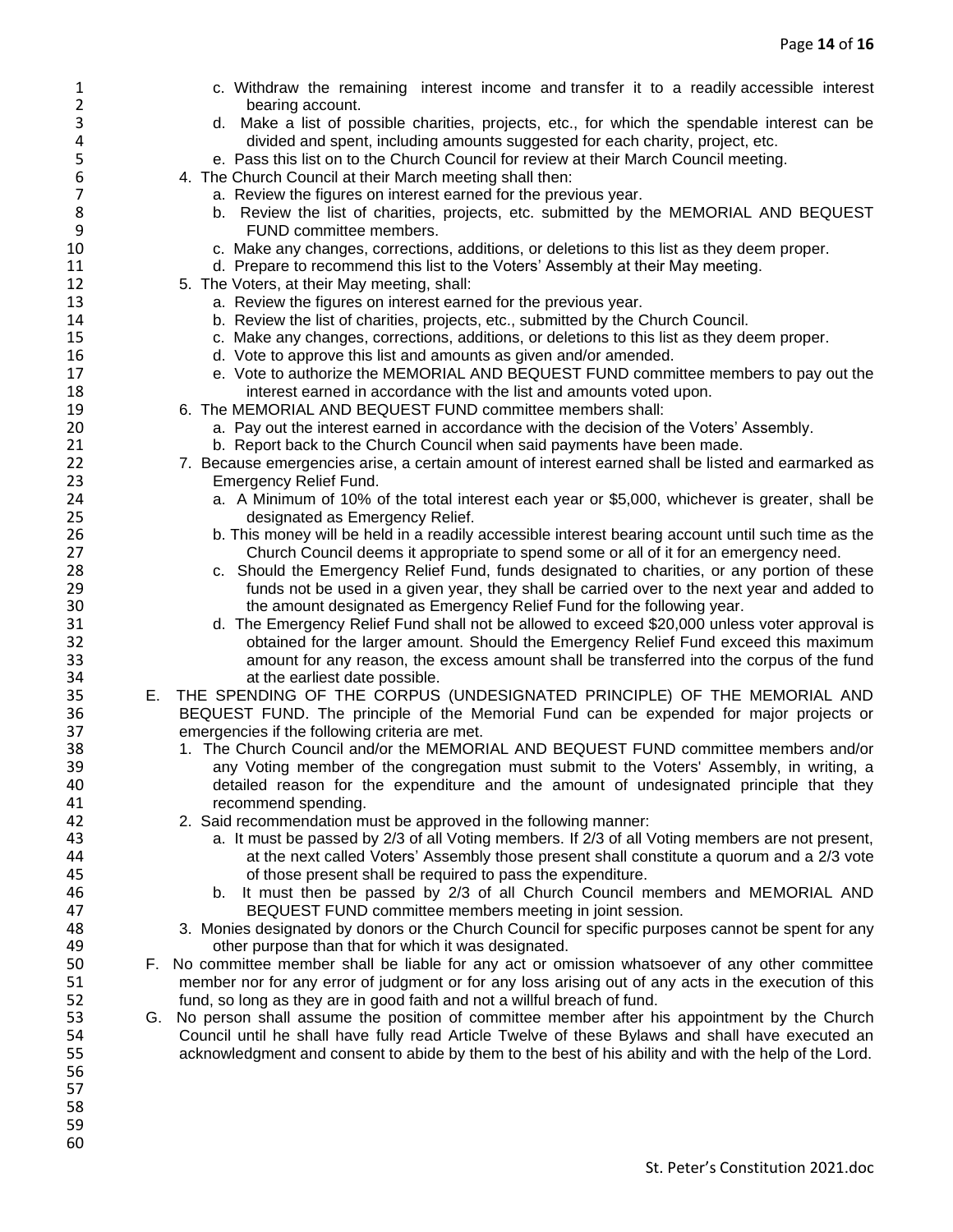| $\mathbf{1}$<br>$\overline{2}$ | <b>ARTICLE ELEVEN: CONGREGATIONAL OFFICERS</b>                                                                                                                                  |
|--------------------------------|---------------------------------------------------------------------------------------------------------------------------------------------------------------------------------|
| 3<br>4                         | The following officers shall perform their duties as indicated:                                                                                                                 |
| 5                              | Section I. CHAIRMAN OF THE CONGREGATION                                                                                                                                         |
| $\boldsymbol{6}$               | A. Shall assume over-all leadership in all congregational affairs.                                                                                                              |
| $\overline{7}$                 | B. Shall preside at the Voters' Assemblies.                                                                                                                                     |
| 8                              | C. Shall preside at the Church Council meetings.                                                                                                                                |
| 9                              | D. Shall be represented, in his absence, by the Chairman of the Board of Elders.                                                                                                |
| 10<br>11                       | Section II. SECRETARY OF THE CONGREGATION                                                                                                                                       |
| 12                             | A. Shall record all minutes of Voters' Assemblies.                                                                                                                              |
| 13                             | B. Shall record all minutes of Church Council meetings.                                                                                                                         |
| 14                             | C. Shall record attendance at all Voters' Assemblies.                                                                                                                           |
| 15                             | D. Shall notify all Boards and Committees of the Voters' actions and instructions regarding their work.                                                                         |
| 16                             | E. Shall be responsible to notify membership of regular and special Voters' Assemblies.                                                                                         |
| 17                             | F. Shall issue press releases to the community of important events in the congregation.                                                                                         |
| 18                             | G. Shall notify the Board of Stewardship of any vacancies that arise on Boards and Committees.                                                                                  |
| 19                             |                                                                                                                                                                                 |
| 20<br>21                       | Section III. TREASURER OF THE CONGREGATION<br>A. Shall receive itemized statements of the weekly receipts of the congregation from the Finance                                  |
| 22                             | Committee [collection counters], and permanently record the same.                                                                                                               |
| 23                             | B. Shall disburse all the funds according to the instructions of the Church Council.                                                                                            |
| 24                             | C. Shall present up-to-date financial reports to the congregation as to its financial condition.                                                                                |
| 25                             | D. Shall furnish to the Board of Finance a budget comparison report for use in its budget preparations.                                                                         |
| 26                             | E. Shall be the custodian of all valuable papers and documents of the congregation and shall have in his                                                                        |
| 27                             | possession a copy of the inventory of the congregation, prepared by the Board of Trustees.                                                                                      |
| 28                             | F. Shall perform, in the field of finance, whatever duties the congregation, Church Council, and the Board                                                                      |
| 29                             | of Finance shall request.                                                                                                                                                       |
| 30<br>31                       | G. Shall have appointed, when necessary, an assistant by the Church Council.                                                                                                    |
| 32                             | <b>ARTICLE TWELVE: ORGANIZATION OF BOARDS</b>                                                                                                                                   |
| 33<br>34                       | A. Each Board shall elect its own Chairman and Secretary.                                                                                                                       |
| 35                             | B. The Secretary of each Board shall keep accurate minutes of its Board's meetings, copies of which shall                                                                       |
| 36                             | be available for Church Council meetings.                                                                                                                                       |
| 37                             | C. Each Board may organize additional committees, with Church Council approval, as needs arise to                                                                               |
| 38                             | carry out the responsibilities assigned.                                                                                                                                        |
| 39                             | D. Each Board shall meet regularly as required to fulfill the duties of the board. Each board shall                                                                             |
| 40                             | determine the time, date, and format of their meetings at their discretion. Special meetings are by                                                                             |
| 41                             | call of the Board Chairman.                                                                                                                                                     |
| 42<br>43                       | E. Reports and recommendations as well as program plans shall be made to the Church Council and to<br>the Voters' Assembly by the Chairman of each Board.                       |
| 44                             |                                                                                                                                                                                 |
| 45                             | <b>ARTICLE THIRTEEN: ELECTION RULES</b>                                                                                                                                         |
| 46                             |                                                                                                                                                                                 |
| 47                             | ELECTIONS SHALL BE PREPARED AND CARRIED OUT AS FOLLOWS:                                                                                                                         |
| 48                             |                                                                                                                                                                                 |
| 49<br>50                       | A. The Board of Stewardship shall select a slate of candidates for all of the elected positions available.<br>They shall select only one candidate for each available position. |
| 51                             | B. The Board of Stewardship shall submit its slate of candidates to the Board of Elders no later than the                                                                       |
| 52                             | March Board of Elders meeting in an election year. [Note: Elections take place at the May Voters'                                                                               |
| 53                             | Assembly on odd-numbered years.]                                                                                                                                                |
| 54                             | C. At their March meeting the Board of Elders shall approve or disqualify candidates solely on the basis                                                                        |
| 55                             | of the following three criteria:                                                                                                                                                |
| 56<br>57                       | 1. Each candidate must be regular in his/her worship attendance.<br>2. Each candidate must be regular in his/her participation in Holy Communion.                               |
| 58                             | 3. Each candidate should be involved in on-going Bible study.                                                                                                                   |
| 59                             | Should a candidate be disqualified, the Board of Elders shall direct the Board of Stewardship to                                                                                |
| 60                             | supply another candidate for approval to the vacant position.                                                                                                                   |